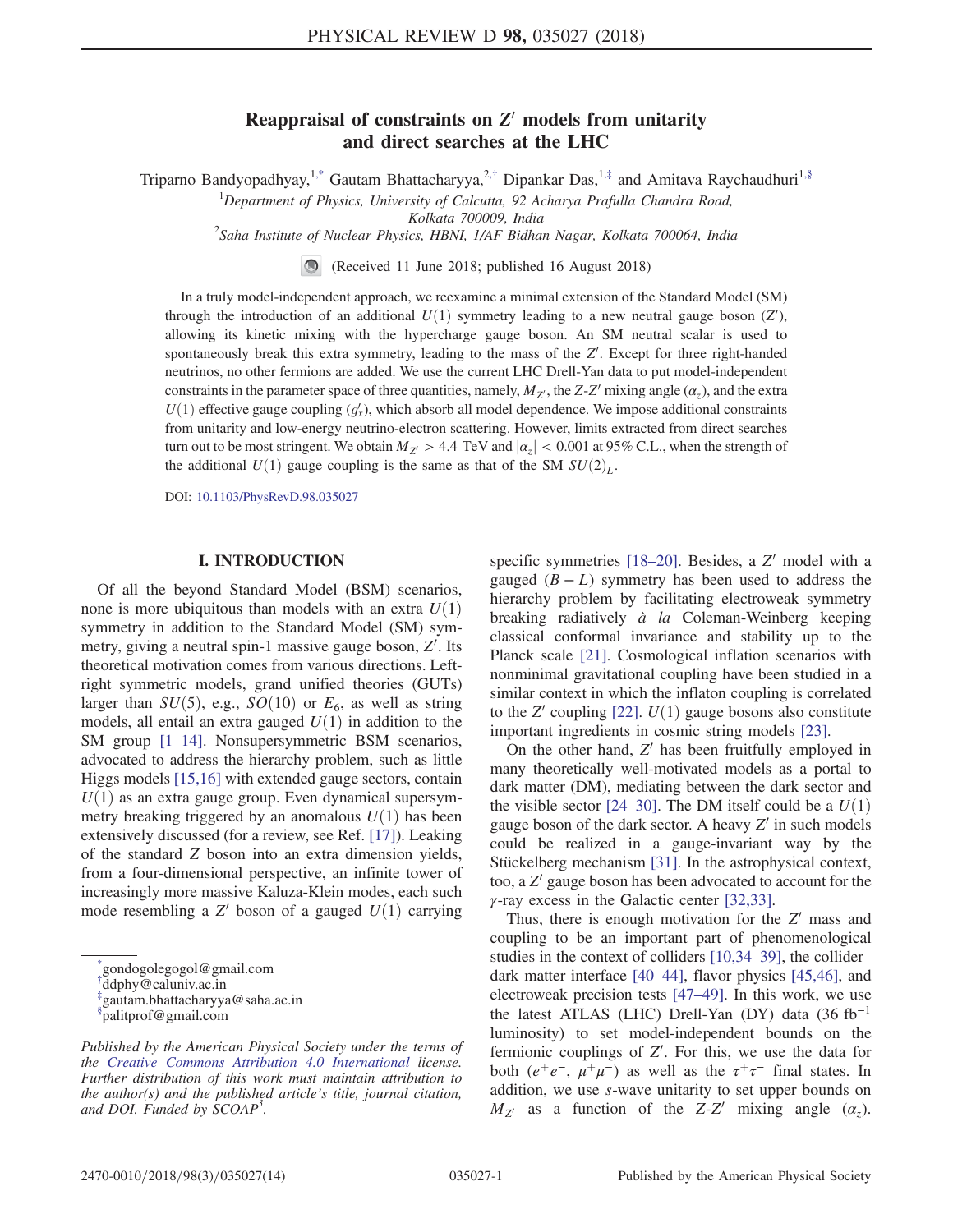Additionally, we use the low-energy  $\nu_{\mu}$ -e scattering data to constrain the  $Z'$  parameter space. The LHC DY data turn out to be most constraining compared to the other two considerations. This does not undermine the relevance of the other two constraints, which have situational merits. The unitarity bound holds, irrespective of the  $Z'$  coupling to fermions, whereas the  $\nu_{\mu}$ -e scattering limits become important for hadrophobic  $Z$ 's. Taking into account all the bounds, we obtain strong constraints in the complete parameter space spanned by only three independent parameters:  $M_{Z'}$ ,  $\alpha_z$ , and  $g'_x$ , the effective gauge coupling of the additional  $U(1)$  taking into account the scope for kinetic mixing. We make an important observation that all model dependence can be absorbed within the above three parameters as long as the additional  $U(1)$  is nonanomalous.

Very recently, constraints directly on  $M_{Z'}$  for various  $U(1)$  extensions were derived in Ref. [\[50\]](#page-12-2) using the 36 fb<sup>-1</sup> ATLAS data, and wherever we overlap, we roughly agree with their limits. Constraints directly on  $M_{Z}$  were also obtained in Ref. [\[51\]](#page-12-3) assuming that the  $Z-Z'$  mixing angle is small, but those limits are obviously a bit weaker as they were extracted using the then-available ATLAS data with much lower luminosity.

Our paper is organized as follows. In Sec. [II,](#page-1-0) we set up our notations recapitulating the  $Z'$  extension of the SM, touching upon the scalar and the fermion sectors. Then, in Sec. [III](#page-5-0), we use the latest 36 fb<sup>−</sup><sup>1</sup> ATLAS DY data [\[52,53\]](#page-12-4) to set constraints on its fermionic couplings for different  $Z'$  masses in a model-independent manner. Next, in Sec. [IV,](#page-5-1) we discuss the bounds on the  $Z'$  mass and the  $Z-Z'$  mixing angle arising from s-wave unitarity. Note that this bound depends only on  $M_{Z'}$  and the Z-Z' mixing angle and is independent of the Z' couplings to the fermions. Once those fermionic couplings are chosen, a bound on the same plane arises from the lowenergy  $\nu_{\mu}$ -e scattering data, which we discuss in Sec. [V.](#page-7-0) In Sec. [VI,](#page-7-1) we combine the limits arising from these aspects to identify the region currently allowed for different  $U(1)$ extensions. We end with our conclusions, in which we highlight the new features arising out of our analysis.

# <span id="page-1-0"></span>II. MINIMAL Z' MODEL-A SMALL RECAPITULATION

As noted in the Introduction, BSM scenarios with an electrically neutral, massive vector boson,  $Z'$ , are quite common in the literature. The simplest realizations of  $Z'$ models are the ones in which the SM gauge symmetry,  $\mathcal{G}_{\text{SM}} \equiv SU(3)_C \otimes SU(2)_L \otimes U(1)_Y$ , is minimally extended to  $\mathcal{G}_{SM} \otimes U(1)_X$ . The  $U(1)_X$  is broken by a  $\mathcal{G}_{SM}$  singlet scalar, S, charged under  $U(1)_X$ . Without any loss of generality, we choose this charge to be  $1/2$ , which fixes the convention for  $g_x$ —the gauge coupling corresponding to  $U(1)<sub>x</sub>$ . Thus, in the minimalistic scenario, we have the scalar multiplets, transforming under  $SU(3)_C \times SU(2)_L \times$  $U(1)_Y \times U(1)_X$  as

$$
\Phi \equiv (1, 2, 1/2, x_{\Phi}/2); \qquad S \equiv (1, 1, 0, 1/2), \quad (1)
$$

where  $\Phi$  denotes the usual  $SU(2)_L$  doublet responsible for the SM gauge symmetry breaking as well as the Dirac masses of fermions. The quantities inside the parentheses characterize the transformation properties under the gauge group  $SU(3)_C \otimes SU(2)_L \otimes U(1)_Y \otimes U(1)_X$ . The electric charge is given by

$$
Q = T_{3L} + Y,\t\t(2)
$$

where  $T_{3L}$  and Y are the third component of weak isospin and the hypercharge, respectively. As  $\Phi$  transforms in a nontrivial fashion under  $SU(2)_L$ ,  $U(1)_Y$ , and  $U(1)_Y$ , there will be mixing among the neutral gauge boson states when Φ develops a vacuum expectation value (vev). The mass eigenstates that emerge will be identified as the massless photon  $(A)$ , the SM Z, and an exotic Z'. Note that, even if we start with  $x_{\Phi} = 0$ ,  $\Phi$  can develop a  $U(1)_X$  charge due to gauge-kinetic mixing among the two Abelian field strength tensors[\[54\].](#page-12-5) Also, in general, there will be mixing among the neutral scalars coming from  $\Phi$  and S, and a certain composition of the two should correspond to the SM-like scalar observed at the LHC.

Abelian extensions of the SM are typically motivated by some high-scale physics related to an elaborate scalar sector, and it might seem that the two-scalar scenario we are considering here is a bit too simplistic. However, we are interested in models in which the new physics beyond the extra  $U(1)_X$  is at too high a scale to have any meaningful contribution to  $\mathcal{O}(TeV)$  physics, or too weakly coupled. With that in mind, such a minimal framework is capable of describing the gauge-scalar sector of a wide array of  $U(1)$ extensions of the SM, which are differentiated by the fermionic charges under the  $U(1)_X$ . In the following subsections, we describe our framework in detail. In passing, it should be noted that in the literature one is often faced with models in which the extended gauge symmetry is given by  $SU(3)_C \otimes SU(2)_L \otimes U(1)_1 \otimes U(1)_2$ , where the SM  $U(1)_Y$  is a linear combination of  $U(1)_1$  and  $U(1)_2$ . An example is  $U(1)_R \otimes U(1)_{B-L}$ , of left-right symmetric models. In such cases, we can readily perform a rotation among the  $U(1)$  generators to obtain the  $U(1)_Y \otimes U(1)_X$  basis that we are using.

#### A. Gauge-scalar sector

<span id="page-1-1"></span>The gauge-scalar part of the Lagrangian for minimal  $\mathcal{G}_{\text{SM}} \otimes U(1)_X$  models is given by

$$
\mathcal{L} = \mathcal{L}_{GK} + \mathcal{L}_{SK} - V(\Phi, S),\tag{3}
$$

where  $\mathcal{L}_{\text{GK}}$  and  $\mathcal{L}_{\text{SK}}$  are the kinetic Lagrangians in the gauge and the scalar sectors, respectively, and  $V(\Phi, S)$ denotes the scalar potential, expressions for which appear below: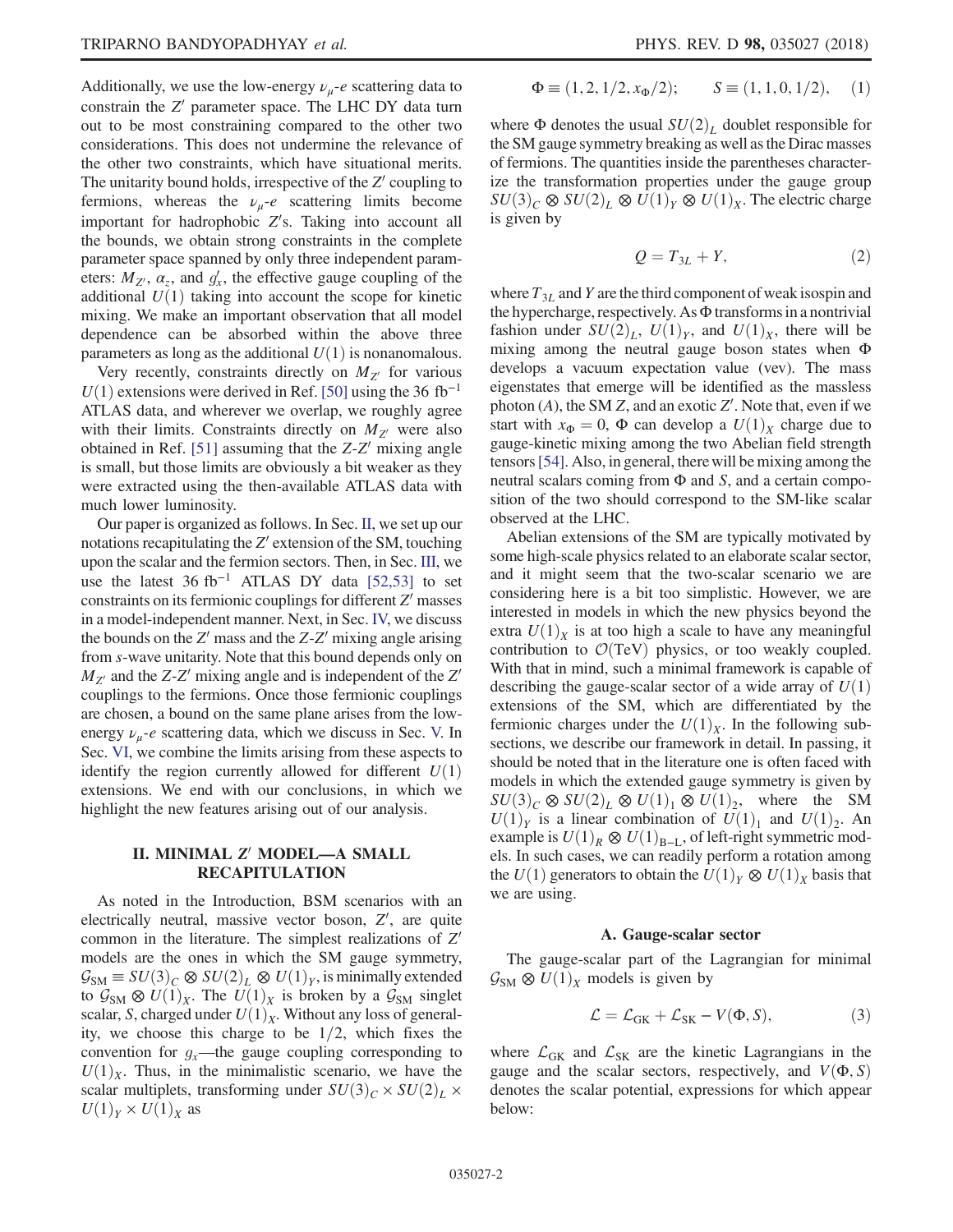$$
\mathcal{L}_{\rm GK} = -\frac{1}{4} W_{\mu\nu}^a W_a^{\mu\nu} - \frac{1}{4} B_{\mu\nu} B^{\mu\nu} - \frac{1}{4} X_{\mu\nu} X^{\mu\nu} - \frac{\sin \chi}{2} B_{\mu\nu} X^{\mu\nu},
$$
\n(4a)

$$
\mathcal{L}_{SK} = (D^{\mu} \Phi)^{\dagger} (D_{\mu} \Phi) + (D^{\mu} S)^{\dagger} (D_{\mu} S), \tag{4b}
$$

$$
V(\Phi, S) = -\mu^2(\Phi^{\dagger}\Phi) - \mu_S^2(S^{\dagger}S) + \lambda_{\Phi}(\Phi^{\dagger}\Phi)^2
$$
  
+  $\lambda_S(S^{\dagger}S)^2 + \lambda_{\Phi S}(\Phi^{\dagger}\Phi)(S^{\dagger}S)$ . (4c)

Above,  $W_{\mu\nu}^a$ ,  $B_{\mu\nu}$ , and  $X_{\mu\nu}$  denote the field tensors corresponding to  $SU(2)_L$ ,  $U(1)_Y$ , and  $U(1)_X$  respectively, and the covariant derivatives for  $\Phi$  and S are given by

$$
D_{\mu}\Phi = \left(\partial_{\mu} - ig\frac{\tau_a}{2}W_{\mu}^a - i\frac{g_Y}{2}B_{\mu} - i\frac{g_X}{2}x_{\Phi}X_{\mu}\right)\Phi, \qquad (5a)
$$

$$
D_{\mu}S = \left(\partial_{\mu} - i\frac{g_x}{2}X_{\mu}\right)S,\tag{5b}
$$

where  $\tau_a$  represents the Pauli matrices and the naming convention of the gauge fields mirrors that of the field strength tensors.

Note that, in the  $(B^{\mu\nu}, X^{\mu\nu})$  basis,  $\mathcal{L}_{\text{GK}}$  contains the gauge kinetic mixing term  $(\sin \chi/2)B_{\mu\nu}X^{\mu\nu}$  [\[54\]](#page-12-5). Such a term should, in general, be present in the Lagrangian as it is both Lorentz and gauge invariant. In a UV-complete theory, the parameter  $\chi$  should be calculable by integrating out heavy states at the appropriate scale. However, we stay blind to such UV completion and treat  $\chi$  as a general parameter. We can perform a general linear transformation to go to a basis in which  $\mathcal{L}_{\text{GK}}$  is canonically diagonal [\[55,56\]:](#page-12-6)

$$
\binom{B_{\mu}}{X_{\mu}} \rightarrow \binom{B'_{\mu}}{X'_{\mu}} = \binom{1 \quad \sin \chi}{0 \quad \cos \chi} \binom{B_{\mu}}{X_{\mu}}. \tag{6}
$$

In this basis, the gauge-kinetic Lagrangian becomes

$$
\mathcal{L}_{\rm GK} = -\frac{1}{4} W^a_{\mu\nu} W^{\mu\nu}_a - \frac{1}{4} B'_{\mu\nu} B'^{\mu\nu} - \frac{1}{4} X'_{\mu\nu} X'^{\mu\nu}, \qquad (7)
$$

and the covariant derivatives take the forms

$$
D_{\mu}\Phi = \partial_{\mu}\Phi - i\frac{g}{2}(\tau_a W^a_{\mu} + \tan \theta_w B'_{\mu} + \tan \theta_x x'_{\Phi} X'_{\mu})\Phi,
$$
\n(8a)

$$
D_{\mu}S = \left(\partial_{\mu} - i\frac{g'_x}{2}X'_{\mu}\right)S,\tag{8b}
$$

<span id="page-2-4"></span>where we have defined

$$
\tan \theta_{w} = \frac{g_Y}{g},\tag{9a}
$$

$$
\tan \theta_x = \frac{g'_x}{g},\tag{9b}
$$

with 
$$
g'_x = g_x \sec \chi
$$
, (9c)

and 
$$
x'_{\Phi} = x_{\Phi} - \frac{g_Y}{g_X} \sin \chi.
$$
 (9d)

<span id="page-2-1"></span><span id="page-2-0"></span>Equations [\(9c\)](#page-2-0) and [\(9d\)](#page-2-1) reflect how the definitions of the gauge coupling and the gauge charge of Φ corresponding to the extra  $U(1)$  will be modified in the presence of kinetic mixing. In the limit of zero kinetic mixing, tan  $\theta_x$  characterizes the strength of the  $U(1)_X$  gauge coupling relative to the weak gauge coupling.

After spontaneous symmetry breaking, we expand the scalar fields, in the unitary gauge, as

$$
\Phi = \frac{1}{\sqrt{2}} \begin{pmatrix} 0 \\ v + \phi_0 \end{pmatrix}, \qquad S = \frac{1}{\sqrt{2}} (v_s + s), \quad (10)
$$

where v and  $v_s$  are the vevs for  $\Phi$  and S, respectively. This will lead to the neutral gauge boson mass matrix, in the basis in which the gauge kinetic terms are diagonal, which can be written as

$$
\mathcal{L}_N^{\text{mass}} = \frac{1}{2} \begin{pmatrix} W_\mu^3 & B_\mu' & X_\mu' \end{pmatrix} \cdot \mathcal{M}_N^2 \cdot \begin{pmatrix} W_\mu^3 \\ B_\mu' \\ X_\mu' \end{pmatrix}, \quad (11)
$$

<span id="page-2-2"></span>where

$$
\mathcal{M}_N^2 = \frac{g^2 v^2}{4} \begin{pmatrix} 1 & -\tan \theta_w & -x'_\Phi \tan \theta_x \\ -\tan \theta_w & \tan^2 \theta_w & x'_\Phi \tan \theta_x \tan \theta_w \\ -x'_\Phi \tan \theta_x & x'_\Phi \tan \theta_x \tan \theta_w & \tan^2 \theta_x (r^2 + x^2_\Phi) \end{pmatrix},
$$
\n(12)

<span id="page-2-3"></span>with  $r = v_s/v$ . The mass matrix in Eq. [\(12\)](#page-2-2) can be block diagonalized as

$$
O_w^T \cdot \mathcal{M}_N^2 \cdot O_w = \frac{g^2 v^2}{4} \begin{pmatrix} 0 & 0 & 0 \\ 0 & \sec^2 \theta_w & -x'_\Phi \tan \theta_x \sec \theta_w \\ 0 & -x'_\Phi \tan \theta_x \sec \theta_w \tan^2 \theta_x (r^2 + x^2_\Phi) \end{pmatrix},
$$
\n(13)

where

$$
O_w = \begin{pmatrix} \sin \theta_w & \cos \theta_w & 0 \\ \cos \theta_w & -\sin \theta_w & 0 \\ 0 & 0 & 1 \end{pmatrix}.
$$
 (14)

The massless photon,  $A_{\mu}$ , is then readily extracted as

$$
\begin{pmatrix} A_{\mu} \\ Z_{1\mu} \\ X_{\mu}' \end{pmatrix} = O_{w}^{T} \begin{pmatrix} W_{\mu}^{3} \\ B_{\mu}' \\ X_{\mu}' \end{pmatrix}.
$$
 (15)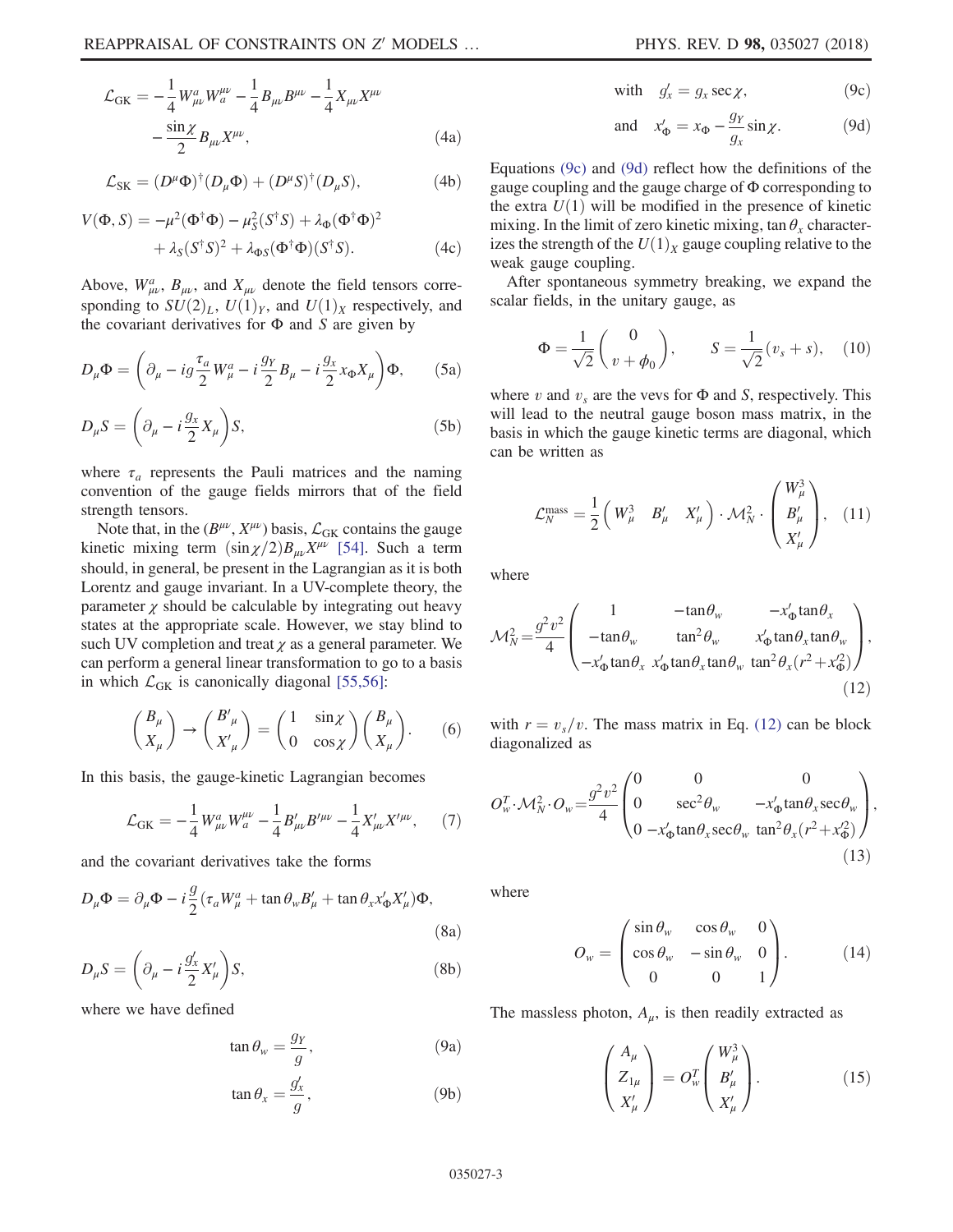Diagonalization of the remaining  $2 \times 2$  block of the matrix in Eq. [\(13\)](#page-2-3) gives rise to the remaining mass eigenstates, namely,  $Z$  and  $Z'$ . The rotation between the gauge and the mass bases is given by

$$
\begin{pmatrix} B'_{\mu} \\ W_{\mu}^3 \\ X'_{\mu} \end{pmatrix} = \begin{pmatrix} \cos \theta_w & -\sin \theta_w \cos \alpha_z & \sin \theta_w \sin \alpha_z \\ \sin \theta_w & \cos \theta_w \cos \alpha_z & -\cos \theta_w \sin \alpha_z \\ 0 & \sin \alpha_z & \cos \alpha_z \end{pmatrix} \begin{pmatrix} A_{\mu} \\ Z_{\mu} \\ Z'_{\mu} \end{pmatrix}.
$$
\n(16)

<span id="page-3-0"></span>This second step of diagonalization then entails the relations

$$
M_{11}^2 \equiv M_Z^2 \cos^2 \alpha_z + M_{Z'}^2 \sin^2 \alpha_z = \frac{M_W^2}{\cos^2 \theta_w},
$$
 (17a)

$$
M_{Z'}^2 \cos^2 \alpha_z + M_Z^2 \sin^2 \alpha_z = M_W^2 \tan^2 \theta_x (r^2 + x_\Phi'^2),
$$
\n(17b)

$$
(M_{Z'}^2 - M_Z^2) \sin 2\alpha_z = \frac{2x_{\Phi}' \tan \theta_x M_W^2}{\cos \theta_w}, \quad (17c)
$$

<span id="page-3-5"></span>where  $M_W = gv/2$  denotes the W-boson mass. We use Eq. [\(17\)](#page-3-0) to replace  $\theta_w$ , r, and  $x'_\Phi$  in terms of  $M_{Z'}$ ,  $\alpha_z$ , and  $\tan \theta_x$ . As we will see later, the latter three quantities can be extracted directly from data in a model-independent way. It is important to note that we have not treated  $\theta_w$  as the conventional weak (Weinberg) angle under the implicit a priori assumption that  $\alpha$ <sub>z</sub> is small; rather, we traded it in favor of  $M_{Z'}$  and  $\alpha_z$  using Eq. [\(17a\).](#page-3-0) While the gauge-scalar sector described here holds generally for minimal  $Z'$ models, the fermion charge assignments vary across them. However, a general formalism can be developed for the fermionic sector as well, which we discuss in the next subsection.

### <span id="page-3-4"></span>B. Anomaly cancellation and fermionic charge assignments

In this work, we look at the models in which the fermion sector of the SM is extended by a right-handed (RH) neutrino,  $N_R$ , per generation. We are interested in the situation in which the RH neutrinos get Majorana masses from their Yukawa interactions with S. Under the assumption of generation universality, the possible  $U(1)_X$ charge options for the fermions are quite restricted, as we now discuss.

We assign a  $U(1)_X$  charge  $x_q$  for the left-handed quark doublets and  $x_l$  for the left-handed lepton doublets. For the right-handed  $u$ -type ( $d$ -type) quarks, we assign the charges  $x<sub>u</sub>$  ( $x<sub>d</sub>$ ), while for the right-handed electron, we take it to be  $x_e$ . The  $U(1)_x$  charge of the right-handed neutrinos, N, is taken as  $x_N$ . The  $U(1)_X$  quantum numbers of the scalars have already been introduced: the SM Higgs doublet, Φ, has a charge  $x_{\Phi}/2$ , while S has a charge 1/2.

<span id="page-3-2"></span>Since the scalar  $\Phi$  is responsible for the fermion Dirac masses, we must have

$$
x_q - x_u = x_e - x_l = x_d - x_q = -\frac{x_{\Phi}}{2}.
$$
 (18)

<span id="page-3-3"></span>In addition, since  $S$  is assumed to be responsible for the Majorana masses of the right-handed neutrinos,  $x_N$  can be determined as

$$
x_N = -1/4. \tag{19}
$$

<span id="page-3-1"></span>Further, demanding cancellation of gauge and gravitational anomalies, we get

$$
[SU(2)L]^{2}U(1)X \Rightarrow 3xq + xl = 0,
$$
 (20a)

$$
[SU(3)_C]^2 U(1)_X \Rightarrow 2x_q = x_d + x_u,
$$
\n(20b)

$$
[U(1)_Y]^2 U(1)_X \Rightarrow 2x_q + 6x_l = 16x_u + 4x_d + 12x_e,
$$
\n(20c)

Gauge Gravity 
$$
\Rightarrow
$$
  $6x_q + 2x_l = 3(x_u + x_d) + (x_e + x_N)$ .  
(20d)

It can be checked that the other two constraints that follow from the  $U(1)_Y[U(1)_X]$ <br>are automatically satisf <sup>2</sup> and  $[U(1)_X]$ <br>fied Fouation  $]^{3}$  triangle anomalies are automatically satisfied. Equation [\(20\)](#page-3-1) contains four relations among the six unknowns  $x_q$ ,  $x_l$ ,  $x_u$ ,  $x_d$ ,  $x_e$ , and  $x_N$ . Taken together with Eq. [\(18\)](#page-3-2) and bearing in mind that  $x_N$  is fixed from Eq. [\(19\),](#page-3-3) all the  $U(1)_X$  charges of the fermions can be determined in terms of one free parameter,  $k_x$ , as depicted in Table [I](#page-4-0).

Different  $U(1)_X$  models are obtained by choosing  $\kappa_X$ appropriately. In Table [II,](#page-4-1) we have shown several alternatives. For example, the  $(B - L)$  extension of the SM corresponds to  $\kappa_x = 1/4$ . For this choice, the x charges are precisely  $(B - L)/4$ —the overall factor of 1/4 being a reflection of our chosen normalization of the  $U(1)_X$ coupling constant,  $g_x$ . It is worth noting that for this choice of  $\kappa_x$  the  $SU(2)_L$  doublet scalar  $\Phi$  has  $U(1)_x$  charge  $x_{\Phi}/2 = 0$ . Hence, the Z-Z' mixing in B – L models is strictly due to gauge kinetic mixing, which imparts a  $U(1)<sub>X</sub>$ charge onto  $\Phi$ . The choice  $\kappa_x = 0$  corresponds to the case in which  $U(1)_X \equiv U(1)_R$  under which the left-handed fermions are singlets while right-handed fermions have charges  $\pm 1/4$ . The choice  $\kappa_x = 3/20$  gives  $U(1)_X \equiv U(1)_Y$ , which emerges when an  $SO(10)$  GUT is broken to  $SU(5)\times$  $U(1)_\gamma$ . Finally, with  $\kappa_x = 1/5$ , we get the  $U(1)_R \times U(1)_{B-L}$ model, which can be rotated to the  $U(1)_Y \times U(1)_X$  form

<sup>&</sup>lt;sup>1</sup>Reference [\[51\]](#page-12-3) also introduces a parametrization for the  $Z'$ fermionic charges, but our formulation is slightly different.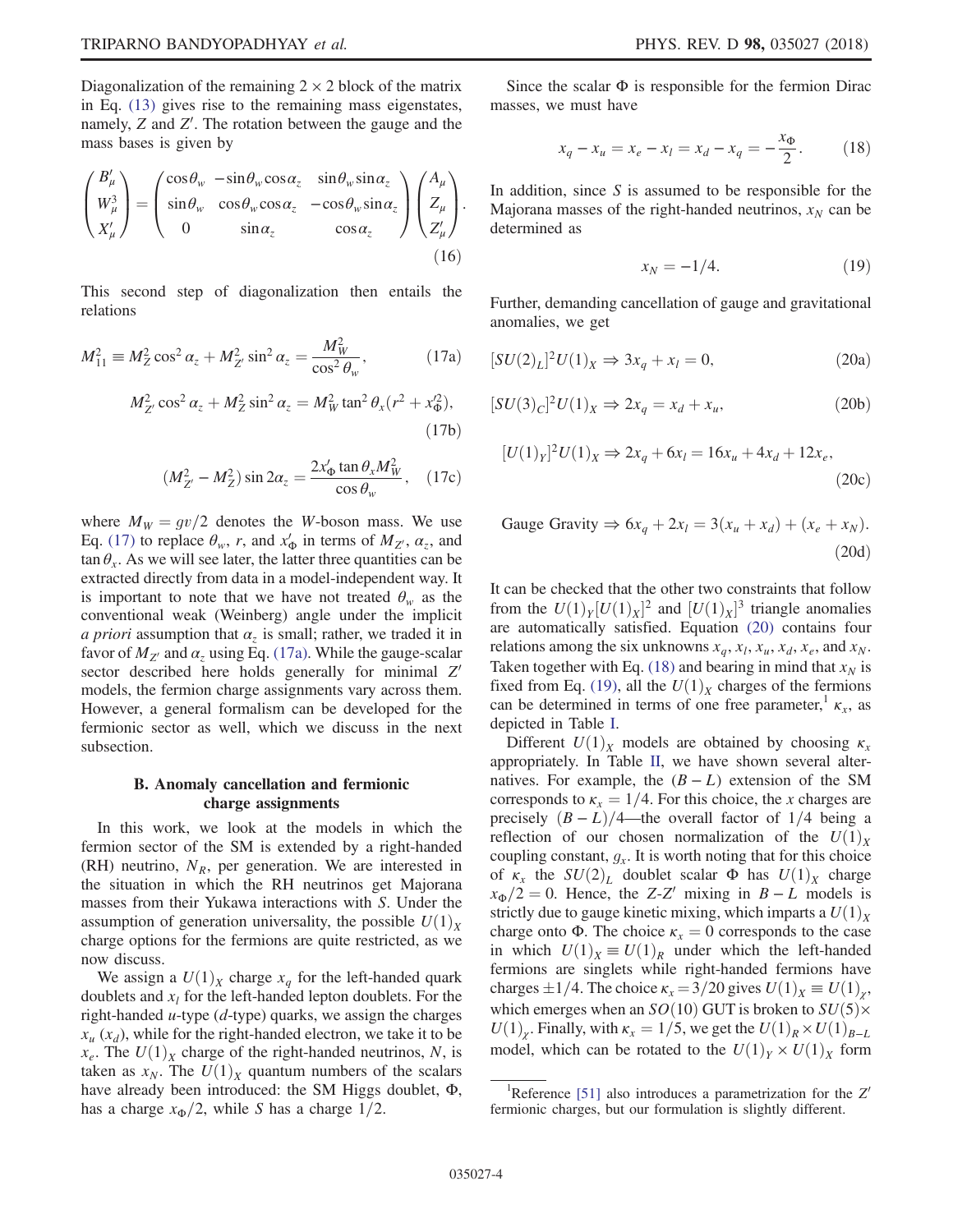<span id="page-4-0"></span>TABLE I. The  $U(1)_X$ -charge assignments of the multiplets, as a function of  $\kappa_{x}$ , satisfying the anomaly constraints, as well as the transformation properties of the multiplets under the SM part of the gauge symmetry.

| Multiplet | $SU(3)_C$ | $SU(2)_L$ | $U(1)_Y$ | $U(1)_Y$               |
|-----------|-----------|-----------|----------|------------------------|
| $Q_L$     | 3         | 2         | 1/6      | $\kappa_r/3$           |
| $u_R$     | 3         |           | 2/3      | $4\kappa_{x}/3 - 1/4$  |
| $d_R$     | 3         |           | $-1/3$   | $-2\kappa_{x}/3 + 1/4$ |
| $L_L$     |           | 2         | $-1/2$   | $-\kappa_r$            |
| $e_R$     |           |           | $-1$     | $-2\kappa_{x} + 1/4$   |
| $N_R$     |           |           | $\theta$ | $-1/4$                 |
| Φ         |           | 2         | 1/2      | $\kappa_{x}$ – 1/4     |
| S         |           |           | $\theta$ | 1/2                    |

with the  $U(1)_X$  charge satisfying  $5x = (B - L) - T_{3R}/2$ . In Table [II](#page-4-1), we have also summarized how the usually normalized  $U(1)$  charges in these models are related to the  $U(1)_X$  charges given in the last column of Table [I](#page-4-0).

#### C. Fermion couplings to gauge bosons

The parametrization for fermion charges being set, we can now write down the fermion couplings to Z and  $Z'$ , which will be necessary for the subsequent discussions. The relevant interaction Lagrangian can be written as

$$
\mathcal{L}_{int} = -\frac{g}{2\cos\theta_w} [\bar{f}\gamma^\mu (g_V^f - g_A^f \gamma^5) f Z_\mu + \bar{f}\gamma^\mu (g_V^{ff} - g_A^{ff} \gamma^5) f Z_\mu'],
$$
\n(21)

<span id="page-4-5"></span>where  $f$  stands for a generic fermion. Using the results of Sec. [II A](#page-1-1) and [II B,](#page-3-4) we get

$$
g_V^f = \cos \alpha_z \mathcal{G}_V^f + \sin \alpha_z \mathcal{H}_V^f,
$$
  
\n
$$
g_V^{\prime f} = -\sin \alpha_z \mathcal{G}_V^f + \cos \alpha_z \mathcal{H}_V^f,
$$
\n(22a)

$$
g_A^f = \cos \alpha_z g_A^f + \sin \alpha_z \mathcal{H}_A^f,
$$
  
\n
$$
g_A^{ff} = -\sin \alpha_z g_A^f + \cos \alpha_z \mathcal{H}_A^f,
$$
\n(22b)

<span id="page-4-1"></span>TABLE II.  $\kappa_x$  for different  $U(1)_x$  models. Note that for the  $B - L$  model our  $U(1)_{B-L}$  charge differs from the conventional choice by a factor of  $1/4$  due to our convention for the gauge coupling of the additional  $U(1)_X$ .

| Model                 |            | $U(1)_{B-L}$ $U(1)_R$ $U(1)_Y$ | $U(1)_R \times U(1)_{B-L}$                                                       |
|-----------------------|------------|--------------------------------|----------------------------------------------------------------------------------|
| Charge<br>definitions | $_{(B-L)}$ |                                | $-\frac{T_{3R}}{2}$ $-Q_{\chi}/\sqrt{10}$ $\frac{1}{5}[(B-L)-\frac{1}{2}T_{3R}]$ |
| $K_{Y}$               |            |                                |                                                                                  |

<span id="page-4-2"></span>TABLE III. Coefficients entering in the fermionic couplings of  $Z$  and  $Z'$ .

| Fermion $(f)$ | O <sup>f</sup>    | $T_{3L}^f$ | $p^{j}$ | $r^{f}$ | $s^f$  |
|---------------|-------------------|------------|---------|---------|--------|
| u             | $+2/3$            | 1/2        | 5/6     | 1/6     |        |
| d             | $-1/3$            | $-1/2$     | $-1/6$  | 1/6     |        |
| e             | $-1$              | $-1/2$     | $-3/2$  | $-1/2$  | 0      |
| $\nu_L$       | $\theta$          | 1/2        | $-1/2$  | $-1/4$  | $-1/4$ |
| $N_{\it R}$   | $\mathbf{\Omega}$ | 0          |         | $-1/4$  | 1/4    |

<span id="page-4-3"></span>where

$$
\mathcal{G}_{V}^{f} = -p^{f} + 2Q^{f} \frac{M_{W}^{2}}{M_{11}^{2}},
$$
  

$$
\mathcal{H}_{V}^{f} = p^{f} \mathcal{F} + r^{f} \frac{M_{W}}{M_{11}} \tan \theta_{x},
$$
 (23)

<span id="page-4-4"></span>and

$$
\mathcal{G}_A^f = T_{3L}^f, \qquad \mathcal{H}_A^f = -T_{3L}^f \mathcal{F} + s^f \frac{M_W}{M_{11}} \tan \theta_x. \tag{24}
$$

<span id="page-4-6"></span>The quantities  $Q^f$  (electric charge),  $T_{3L}^f$  (third component of weak isospin of  $f_L$ ),  $p^f$ ,  $r^f$ , and  $s^f$  for the different fermions are listed in Table [III](#page-4-2). In Eqs. [\(23\)](#page-4-3) and [\(24\),](#page-4-4)  $\mathcal F$  is given by

$$
\mathcal{F} \equiv \frac{(M_{Z'}^2 - M_Z^2)}{M_{11}^2} \sin \alpha_z \cos \alpha_z. \tag{25}
$$

Through Eqs. [\(22\)](#page-4-5) to [\(25\)](#page-4-6), the fermion couplings are expressed in terms of measurable quantities, and the characteristic model-independent constants are given in Table [III.](#page-4-2)

<span id="page-4-7"></span>For the left-handed neutrinos, for later use, we define  $\kappa_{Z,Z'}$  through

$$
g_V^{\nu} = g_A^{\nu} = \frac{\kappa_Z}{2}, \qquad g_V^{\nu} = g_A^{\nu} = \frac{\kappa_{Z'}}{2}.
$$
 (26)

It is to be noted that the vector and axial-vector couplings of Z and Z' to the fermions depend on three quantities:  $M_{Z}$ ,  $\alpha_z$ and  $\theta_x$ . What is interesting is that  $\kappa_x$ , which is a parameter characterizing different models in an anomaly-free gauged  $U(1)_X$  setup, cancels out for all the couplings. Curiously, the prefactor of  $\kappa_{x}$  for each field is exactly twice its hypercharge (see Table [I](#page-4-0)). The other contributions to the  $U(1)_X$  charges, which depend on  $x_N$ , survive. Our choice that the right-handed neutrino,  $N_R$ , receives Majorana masses through coupling with S allowed us to set  $x_N = -1/4$ . Since all the observables can be determined in terms of the three unknowns  $M_{Z}$ ,  $\alpha_z$  and  $\theta_x$ , our formalism is completely model independent, as all model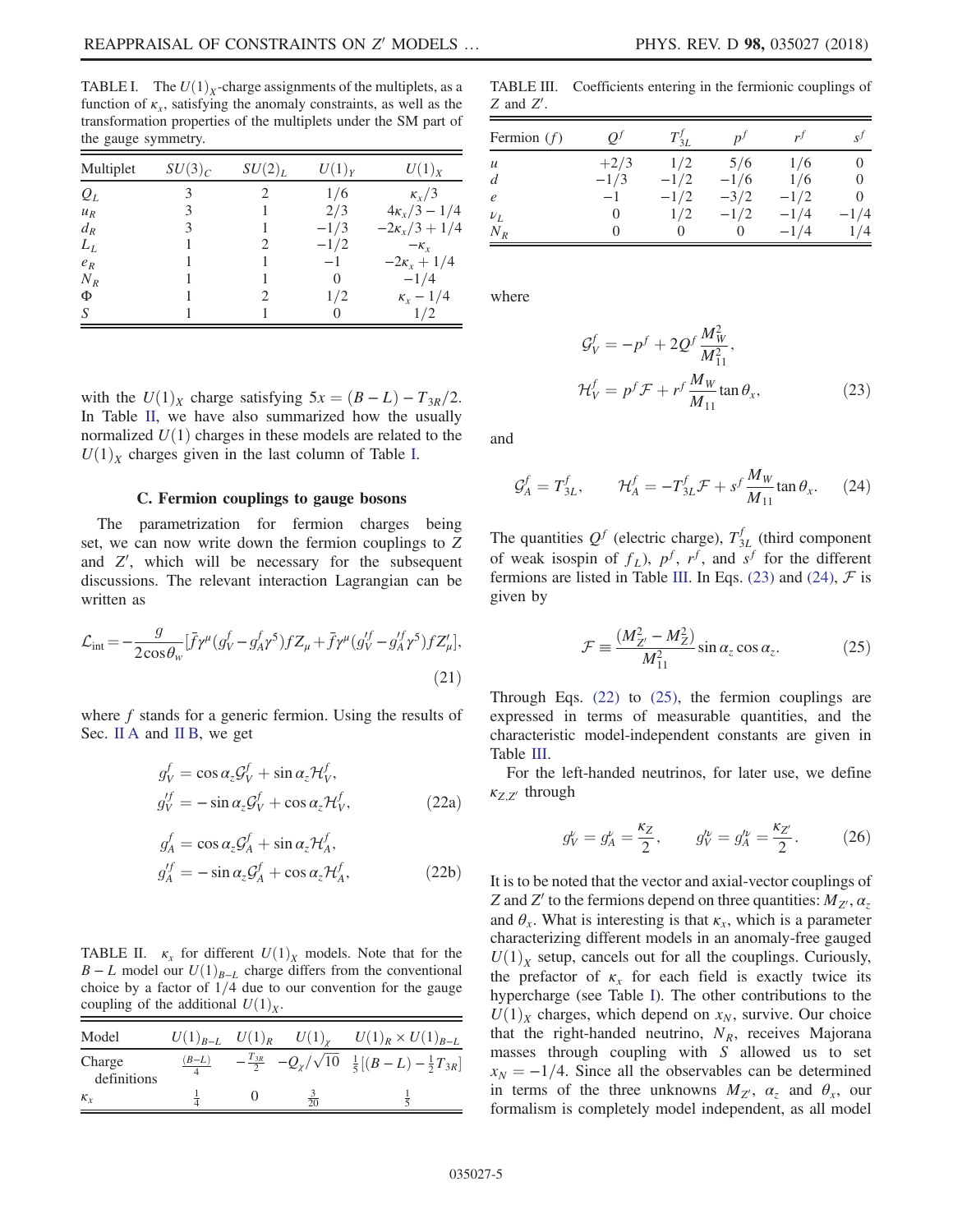dependence can be soaked within the above three quantities as long as we stick to an anomaly-free setup.<sup>2</sup>

# <span id="page-5-0"></span>III. BOUNDS FROM DIRECT SEARCHES AT THE LHC

The LHC experiments CMS and ATLAS routinely search for exotic neutral vector resonances going to  $l^+\ell^-(\ell \equiv e, \mu, \tau)$  final states (DY modes). The nondiscovery of any such new particle to date translates to exclusion limits on the mass and couplings of the  $Z'$ . In this section, we extract such bounds using the latest 36 fb<sup>-1</sup> ATLAS data [\[52\]](#page-12-4) and cast them in a model-independent manner.

<span id="page-5-2"></span>To analyze the constraints arising from direct resonant  $Z'$ production at the LHC, decaying to a pair of charged leptons, we first define the chiral couplings  $g_L^f$  and  $g_R^f$ through

$$
g_R^f = \frac{g}{2\cos\theta_w} (g_V^{ff} - g_A^{ff}),
$$
  
\n
$$
g_L^f = \frac{g}{2\cos\theta_w} (g_V^{ff} + g_A^{ff}).
$$
\n(27)

From Eq. [\(26\)](#page-4-7), we note that the right-handed couplings of the light neutrinos to Z',  $g_R^{\nu}$  are zero. In writing Eq. [\(27\)](#page-5-2), we have implicitly assumed flavor diagonal couplings for  $Z'$ but kept open the possibility of flavor nonuniversality. With this, the cross section for resonant production of a  $Z'$  boson at the LHC and its subsequent decay into a pair of charged leptons can be conveniently expressed as (in the narrowwidth approximation, for illustration) $[34]$ <sup>3</sup>

<span id="page-5-3"></span>
$$
\sigma(pp \to Z'X \to \ell^+ \ell^- X) = \frac{\pi}{6s} \sum_{q} C_q^{\ell} w_q(s, M_{Z'}^2), \quad (28)
$$

<span id="page-5-6"></span>where the sum is over all the partons. The coefficients

$$
C_q^{\ell} = [(g_L^q)^2 + (g_R^q)^2] BR(Z' \to \ell^+ \ell^-) \tag{29}
$$

involve the fermionic couplings of  $Z'$  and hence depend on the details of the fermionic sector of the model under consideration. The functions  $w_q$ , on the other hand, contain <span id="page-5-5"></span>all the information about the parton distribution functions (PDFs) and QCD corrections, detailed expressions for which appear in the Appendix. Considering the fact that  $w_u$  and  $w_d$  are substantially larger than the  $w_q$  functions for the other quarks, we can approximate Eq.  $(28)$  as follows<sup>4</sup>:

$$
\sigma(pp \to Z'X \to \ell^+ \ell^- X)
$$
  
\n
$$
\approx \frac{\pi}{6s} [C_u^{\ell} w_u(s, M_{Z'}^2) + C_d^{\ell} w_d(s, M_{Z'}^2)].
$$
\n(30)

Direct searches at the LHC put upper limits on the lefthand side of Eq. [\(28\).](#page-5-3) The most recent ATLAS limits can be found in Refs. [\[52,53\],](#page-12-4) in which, as expected, the bound for the  $l^{\pm} \equiv \tau^{\pm}$  case is less stringent than for  $l^{\pm} \equiv e^{\pm}$ ,  $\mu^{\pm}$ . Using the CT14NLO PDF set [\[63\],](#page-12-7) we evaluate  $w_u$  and  $w_d$  and translate the limit on the cross section into a bound in the  $C_u^e$ - $C_d^e$  plane for different values of  $M_{Z'}$ . The results have been displayed in Fig. [1,](#page-6-0) in which the left panel corresponds to  $\ell \equiv e, \mu^5$  and the right panel corresponds to  $\ell \equiv \tau$ . For any chosen  $M_{Z'}$ , only the interior of the corresponding contour is allowed. Although the bound arising from the  $\tau^+\tau^-$  final state is substantially weaker compared to that from the  $e^+e^-$ ,  $\mu^+\mu^-$  final state, it may have its own advantage for scenarios in which, e.g., the  $Z'$  dominantly couples to the third generation of fermions [\[65](#page-12-8)–67].

### IV. THEORETICAL CONSTRAINT FROM UNITARITY

<span id="page-5-1"></span>For  $U(1)$  extended models, in the absence of a Z', the attering applitude for the process  $W^+W^- \rightarrow W^+W^-$  in scattering amplitude for the process  $W_L^+ W_L^- \to W_L^+ W_L^-$ , in which  $W_L^{\pm}$  denotes the longitudinal component of the W boson, will grow as the fourth power of the center-ofmomentum (CoM) energy at the leading order. To put it explicitly, if the  $Z'$  is too heavy to contribute, then we can write the Feynman amplitude for  $W_L^+ W_L^- \to W_L^+ W_L^-$  as

<span id="page-5-4"></span>
$$
\mathcal{M}_{W_L^+ W_L^- \to W_L^+ W_L^-} = \frac{g^2 \cos^2 \theta_w E^4}{M_W^4} \sin^2 \alpha_z (-3 + 6 \cos \theta + \cos^2 \theta) + \mathcal{O}\left(\frac{E^2}{M_W^2}\right),
$$
(31)

where E denotes the CoM energy and  $\theta$  is the scattering angle. From Eq. [\(31\),](#page-5-4) the  $l = 0$  partial wave amplitude that usually gives the strongest bound can be extracted as <sup>2</sup>

<sup>&</sup>lt;sup>2</sup>We mention here the leptophobic Z' scenarios (mainly,  $E_6$ ) models) advocated in Refs. [57–[59\].](#page-12-9) Indeed, the leptonic couplings of  $X'$  can be made to vanish by appropriately tuning the kinetic mixing parameter  $\chi$ . However, the relatively heavier mass eigenstate  $Z'$  ceases to be truly leptophobic as it invariably contains a part of the SM-like weak eigenstate through the unavoidably nonvanishing mixing angle  $\alpha_{Z}$  in an anomaly-free setup. If instead we force the heavier state  $Z'$  to be purely leptophobic, we cannot avoid an untenable corollary that  $tan \theta_x = 0$ , i.e., the extra  $U(1)_X$  gauge coupling  $g_x$  has to vanish.

The reader may notice a difference of a 1/8 factor between our expression and the one given in Ref. [\[34\].](#page-11-12) This issue has been addressed in Refs. [\[60,61\],](#page-12-10) the conventions of which we follow here.

<sup>&</sup>lt;sup>4</sup>For most  $Z'$  models, this is a reasonable approximation. In particular, in models with flavor universal  $Z'$  couplings, we have checked that it hardly makes a visible difference if we use Eq. [\(28\)](#page-5-3) instead of the approximate formula of Eq. [\(30\)](#page-5-5). But, of course, this approximation breaks down in the extreme case when the  $Z'$  does not couple at all to the first generation of quarks [\[62\].](#page-12-11)

Such an analysis was carried out by CMS using their 8 TeV  $(20 \text{ fb}^{-1})$  dilepton data [\[64\].](#page-12-12) A comparison with our results shows that there is almost an order of magnitude improvement in the corresponding bounds, if we use the current 13 TeV (36 fb<sup>-1</sup>) data.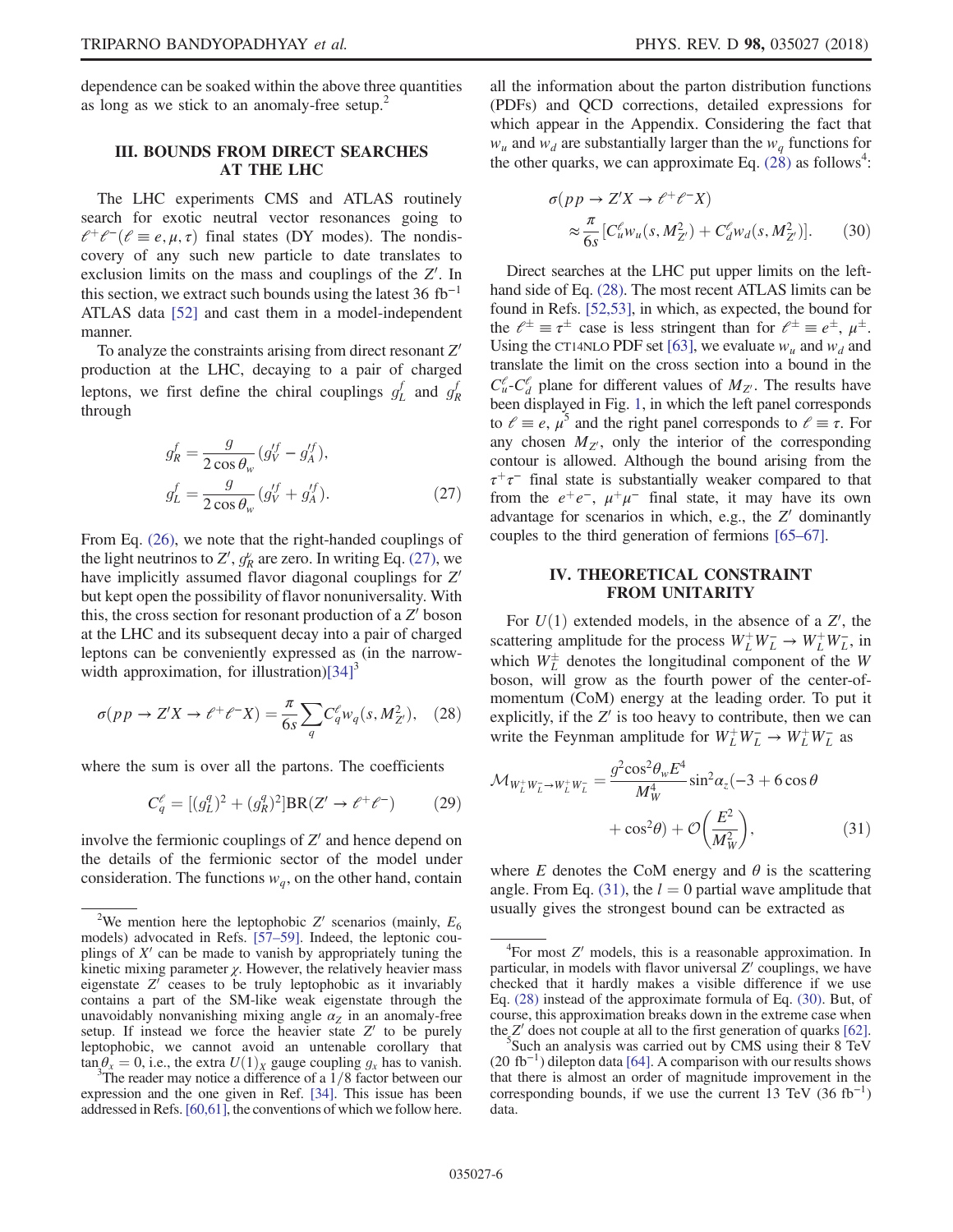<span id="page-6-0"></span>

FIG. 1. Exclusion contours at 95% C.L. in the  $C_u^e$ - $C_d^e$  plane for different values of  $M_{Z'}$ , derived using ATLAS data for dilepton final states [\[52,53\].](#page-12-4) In the left panel, the contours are for the  $\ell \equiv e, \mu$  final state, and the right panel corresponds to the  $\tau^+\tau^-$  final state. For any given  $M_{Z'}$ , the interior of the corresponding contour is allowed.

$$
a_0 = -\frac{8}{3} \frac{g^2 \cos^2 \theta_w E^4}{M_W^4} \sin^2 \alpha_z.
$$
 (32)

Unitarity restricts the magnitude of  $a_0$  as  $|a_0| < 8\pi$ , which translates into an upper bound for the CoM energy,

$$
E < E_{\text{max}} = \left[ 8\pi \times \frac{3(M_Z^2 \cos^2 \alpha_z + M_{Z'}^2 \sin^2 \alpha_z)}{32\sqrt{2}G_F \sin^2 \alpha_z} \right]^{\frac{1}{4}}, \quad (33)
$$

<span id="page-6-1"></span>where  $G_F$  is the Fermi constant obtained via the relation

$$
g^2/M_W^2 = 4\sqrt{2}G_F,
$$
 (34)

<span id="page-6-2"></span>and we have used Eq. [\(17a\)](#page-3-0) to substitute for  $M_W^2 / \cos^2 \theta_w$ . Thus, to restore unitarity, effects of the  $Z<sup>'</sup>$  must set in before the CoM energy reaches  $E_{\text{max}}$ , i.e.,  $M_{Z'} < E_{\text{max}}$ , which implies

$$
\frac{M_{Z'}^4 \sin^2 \alpha_z}{(M_Z^2 \cos^2 \alpha_z + M_{Z'}^2 \sin^2 \alpha_z)} < 8\pi \times \frac{3}{32\sqrt{2}G_F}.\tag{35}
$$

To find a physical interpretation for the above bound, we write down the expression for the  $Z' \rightarrow W^+W^-$  decay width as

$$
\Gamma(Z' \to W^+W^-) \approx \frac{1}{64\pi} \frac{g^2 \cos^2 \theta_w \sin^2 \alpha_z}{3} M_{Z'} \left(\frac{M_{Z'}}{M_W}\right)^4,
$$
\n(36)

which is valid in the limit  $M_{Z'} \gg M_W$  when the longitudinal components of the W bosons dominate [\[68,69\]](#page-12-13). Substituting for  $\cos \theta_w$  using Eq. [\(17a\)](#page-3-0), one can easily verify that this partial decay width increases with  $\sin \alpha_z$  as well as  $M_{Z'}$ . However, the resonance should be narrow

enough so that it can be distinguished experimentally from the flat background. In view of this, it may be reasonable to impose a rather conservative limit,

$$
\Gamma(Z' \to W^+W^-) < M_{Z'}.\tag{37}
$$

Using Eqs. [\(17a\)](#page-3-0) and [\(34\),](#page-6-1) one can check that the above bound can be translated into

$$
\frac{M_{Z'}^4 \sin^2 \alpha_z}{(M_Z^2 \cos^2 \alpha_z + M_{Z'}^2 \sin^2 \alpha_z)} < 48\pi \times \frac{1}{\sqrt{2}G_F},
$$
 (38)

which is slightly weaker than the unitarity bound in Eq. [\(35\)](#page-6-2). Therefore, consideration of unitarity implicitly keeps the corresponding partial decay width under control.<sup>6</sup>

The tree unitarity constraint is of prime importance as it translates to an *upper bound* on  $M_{Z}$ , for a given sin  $\alpha_z$ , complementing the lower bound that comes from direct search experiments. This can be seen from Eq.  $(35)$ .<sup>7</sup> We show this explicitly when we discuss the interplay of the different bounds in Sec. [VI](#page-7-1). It should also be noted that, although unitarity in the context of  $Z'$  models has been studied earlier [\[73,74\],](#page-12-14) to our knowledge, the possibility of using it to cast an upper bound on the  $Z'$  mass as in Eq. [\(35\)](#page-6-2) has not been emphasized before and thus constitutes a new

<sup>&</sup>lt;sup>6</sup>It is worth remarking that such a lesser-known virtue of the unitarity bound is also present in the case of the SM Higgs boson. For  $m_h \gg M_W$ ,  $\Gamma(h^{\text{SM}} \to W^+W^-)$  grows as  $m_h^3$  and would equal  $m_h$ , for  $m_h \approx 1.4$  TeV [70]. But the bound  $m_h \lt 1$  TeV equal  $m_h$  for  $m_h \approx 1.4$  TeV [\[70\].](#page-12-15) But the bound  $m_h < 1$  TeV from the  $W^+ L W^-$  scattering ensures that such a situation never arises. <sup>7</sup>

Similarly for  $f\bar{f} \to W_L^+W_L^-$ , the scattering amplitude will grow as  $\mathcal{O}(E^2)$  [\[71\]](#page-12-16) and can give an upper bound on  $M_{Z'}$  for nonzero  $\alpha_z$ . But this bound will depend on the fermionic couplings of  $Z<sup>'</sup>$  [\[72\]](#page-12-17) and will not be as model independent.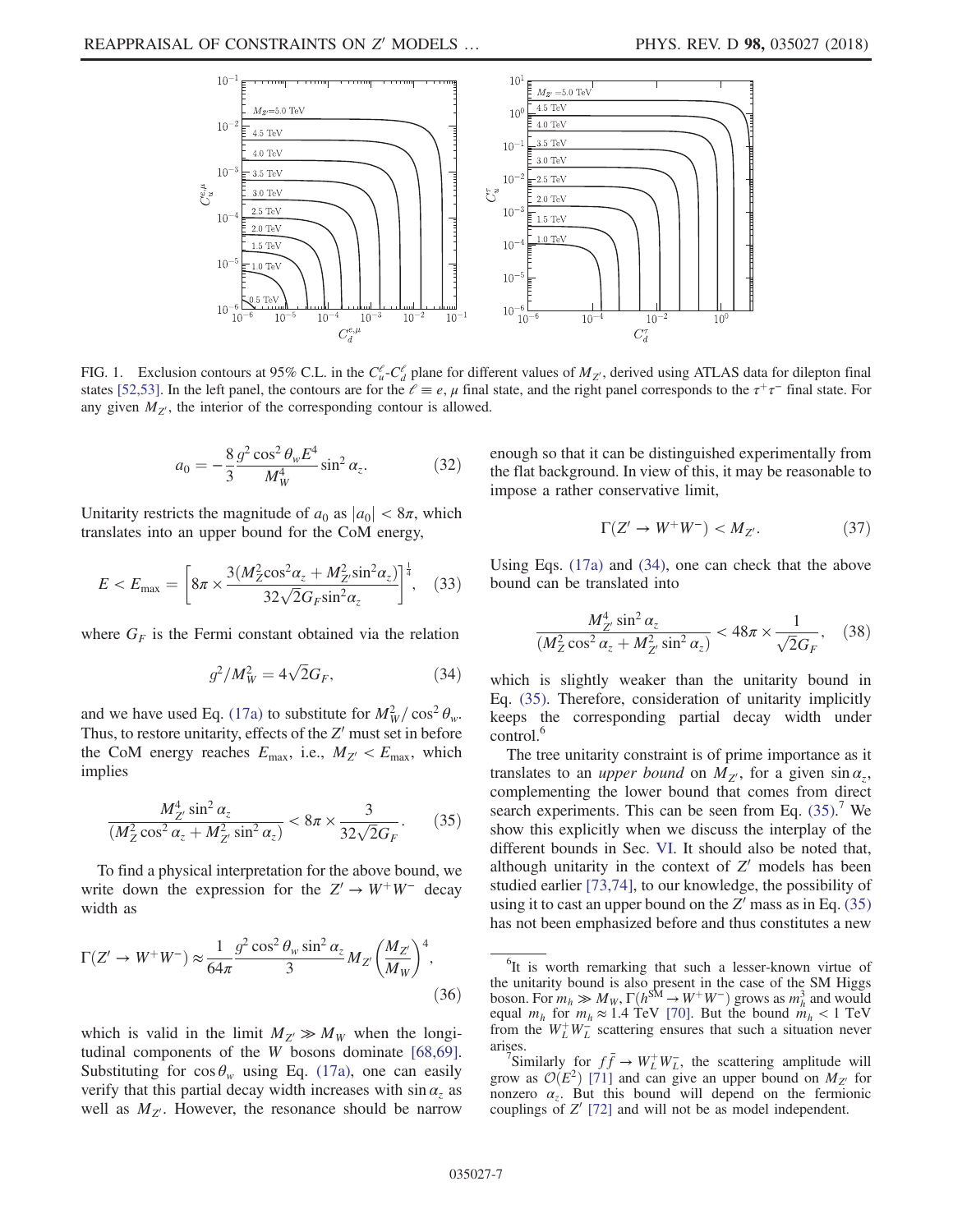observation in our paper. Moreover, since this analysis does not depend on the details of the fermionic couplings, such a bound is quite general and can be applied to a wide class of  $Z'$  models.

#### <span id="page-7-0"></span>V. CONSTRAINTS FROM  $\nu_u$ -e SCATTERING

The unitarity constraint, described in the previous section, relies on sniffing the effects of  $Z'$  through the  $Z-Z'$  mixing. Therefore, the bounds are lifted in the limit  $\sin \alpha_z = 0$  as has been clearly depicted in Fig. [2.](#page-7-2) However, depending on how  $Z'$  couples to the fermions, it is possible to put lower bounds on  $M_{Z}$ , even in the limit of vanishing  $Z-Z'$  mixing [\[75,76\].](#page-12-18) This can be done, e.g., by using the data from low-energy neutrino-electron scattering such as  $\nu_{\mu}e \rightarrow \nu_{\mu}e$ , which proceeds at the tree level purely via neutral current (see, e.g., Refs. [\[74,77,78\]\)](#page-12-19). In models with an extra  $U(1)$ , the Z' boson will, in general, also contribute to the scattering.

The dimension-6 operator governing  $\nu_{\mu} - e$  scattering at low energies is written as

$$
\mathcal{L}_{\nu e} = -\frac{G_F}{\sqrt{2}} [\bar{\nu} \gamma^{\mu} (1 - \gamma^5) \nu] [\bar{e} \gamma_{\mu} (g_V^{\nu e} - g_A^{\nu e} \gamma^5) e]. \tag{39}
$$

We recall that in the SM the expressions for  $g_V^{\nu e}$  and  $g_A^{\nu e}$  are very simple at the tree level and are given by

$$
(g_V^{\nu e})^{SM} \equiv (g_V^e)^{SM} = -\frac{1}{2} + 2\sin^2\theta_w,
$$
  

$$
(g_A^{\nu e})^{SM} \equiv (g_A^e)^{SM} = -\frac{1}{2}.
$$
 (40)

<span id="page-7-3"></span>Of course, in the  $Z<sup>'</sup>$  models under consideration, the above expressions will be modified [see Eq. [\(26\)\]](#page-4-7) as

$$
(g_{(V,A)}^{\nu e})^{\text{model}} = M_{11}^2 \left( \frac{\kappa_Z g_{(V,A)}^e}{M_Z^2} + \frac{\kappa_{Z'} g_{(V,A)}^{\prime e}}{M_{Z'}^2} \right), \quad (41)
$$

where the expression for  $M_{11}^2$  appears in Eq. [\(17\)](#page-3-0) and the rest of the couplings appear in Eq. [\(22\)](#page-4-5).

We use this formula along with the global fit values from PDG [\[79\]](#page-12-20)

$$
g_V^{\nu e} = -0.040 \pm 0.015, \qquad g_A^{\nu e} = -0.507 \pm 0.014 \tag{42}
$$

to draw the  $2\sigma$  allowed regions in the sin  $\alpha_z$ - $M_{Z'}$  plane for two different values of  $\tan \theta_x$  as shown by the blue curves in Fig. [2](#page-7-2).

#### VI. RESULTS AND DISCUSSIONS

<span id="page-7-1"></span>Until now, we have developed a general formalism on how to constrain a minimal  $Z'$  model from theoretical considerations as well as from different types of experimental data. Now, we combine the different limits together, described in the previous sections, to obtain stronger bounds on the parameter space. To illustrate,

<span id="page-7-2"></span>

FIG. 2. Consolidated bounds in the  $(\sin \alpha_z - M_{Z\ell})$  plane for anomaly-free  $U(1)_X$  models. The shaded region is excluded from unitarity. The red and the blue colors indicate the limits set by direct detection and  $\nu_u$ -e scattering data, respectively. The green contours are obtained by setting  $\Gamma_{Z} = M_{Z}/2$ . The solid and dashed line types correspond to  $\tan \theta_x = 1$  and 4, respectively. The region above the red lines is allowed by the 36 fb<sup>-1</sup> ATLAS data, whereas the region above the blue lines and the interior of the green contours represent the allowed area from the  $\nu_{\mu}$ -e scattering data and  $\Gamma_{Z'} \leq M_{Z'}/2$ , respectively.

 $C_{u,d}^{e,\mu}$  and  $g_V^{ve^8}$  can be determined, using Eqs. [\(29\),](#page-5-6) [\(27\)](#page-5-2), and [\(41\)](#page-7-3) in conjunction with Eq. [\(22\),](#page-4-5) in terms of the three quantities  $M_{Z}$ ,  $\alpha_z$ , and tan  $\theta_x$ . The bound from the left panel of Fig. [1](#page-6-0) and the constraint coming from  $\nu_u$ -e scattering can then be translated to the limits on those three parameters.

In Fig. [2](#page-7-2), these bounds have been displayed in the  $\sin \alpha_z$ - $M_{Z'}$  plane for any anomaly-free  $U(1)_X$  model for two typical choices of  $\tan \theta_x$ . The region excluded from unitarity has been shaded in gray and is independent of  $\tan \theta_x$ . The lower bounds on  $M_{Z}$ , arising from the ATLAS (13 TeV, 36 fb<sup>-1</sup>) exclusion of the DY production of Z', are depicted as red curves, whereas the region above the light blue curves denotes the region consistent with  $\nu_u$ -e scattering. Additionally, we also give contours that represent a constraint on the  $Z'$  decay width, as a guideline for the validity of a particle interpretation. The green lines in the figure arise from the consideration<sup>9</sup>  $\Gamma_{Z} \leq M_{Z'}/2$ .

For all the colored contours, the solid (dashed) curves correspond to tan  $\theta_x = 1/4$ . Recall that tan  $\theta_x$  is proportional to the effective  $U(1)_X$  coupling,  $g'_x$ . As it happens,<br>the lower bounds on  $M_{\alpha}$  arising from low-energy  $\nu = e$ the lower bounds on  $M_{Z'}$  arising from low-energy  $\nu_{\mu}$ -e

 $8^8$ Using the expressions in Eq. [\(22\),](#page-4-5) we have checked that  $g_A^{\nu e} = -0.5$  is independent of the model parameters.<br>What constitutes an acceptable width of a heavy particle, or

how far the narrow-width approximation holds well, can be a matter of discussion, and hence we choose to veer on the conservative side, to illustrate what role the consideration of width might play in restricting the parameter space.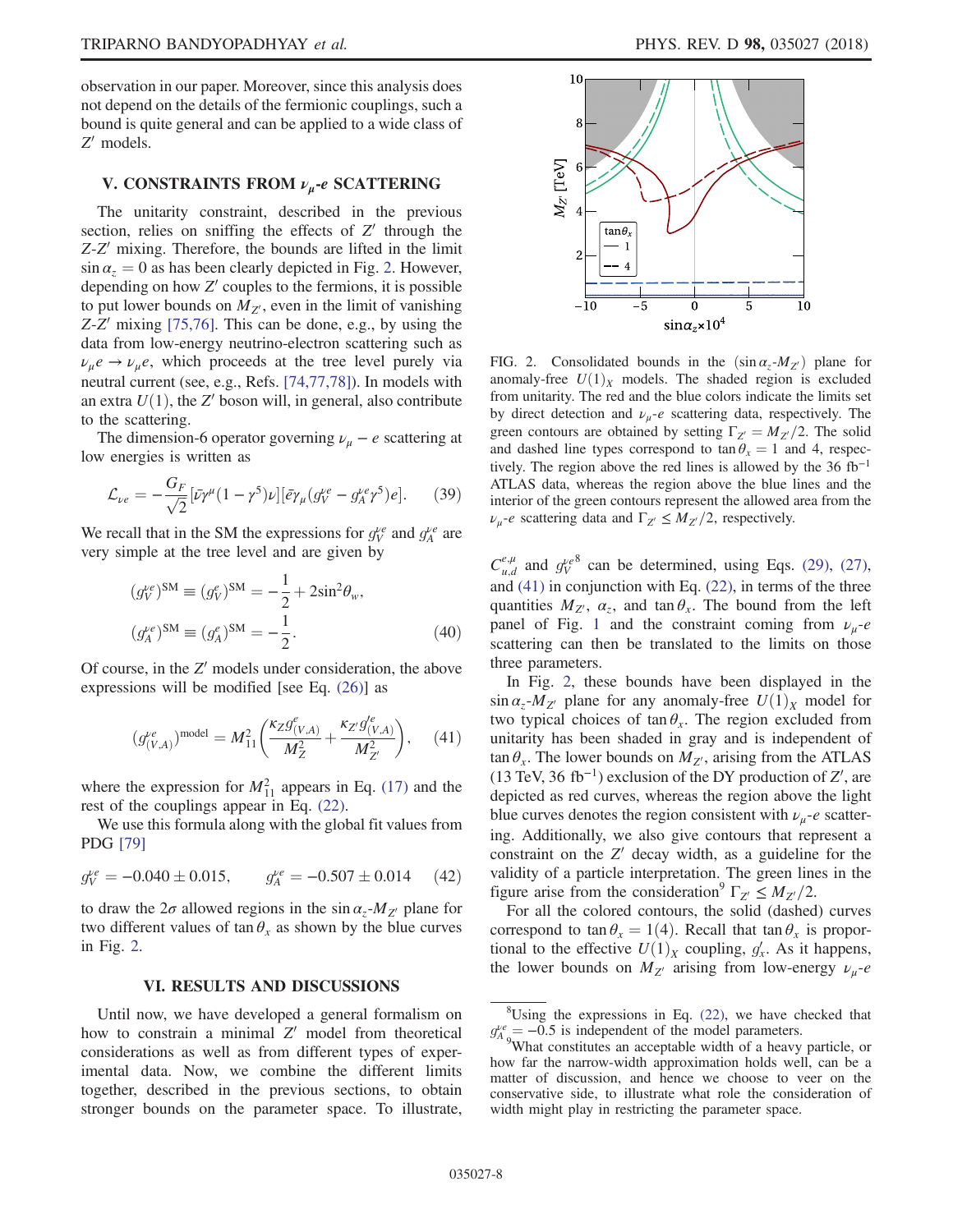<span id="page-8-0"></span>TABLE IV. Summary of bounds on  $M_{Z'}$  and  $\alpha_z$  for anomalyfree  $U(1)_x$  models using two representative values of tan  $\theta_x$ [which is proportional to the effective  $U(1)_x$  coupling].

|                     | Maximum $ \sin \alpha_{7} $                | $10^{-3}$ |
|---------------------|--------------------------------------------|-----------|
| $\tan \theta_r = 4$ | $M_{Z'}$ exclusion at $\alpha_z = 0$ (TeV) | 5.1       |
|                     | Lowest possible value of $M_{Z'}$ (TeV)    | 4.4       |
|                     | Maximum $ \sin \alpha_z $                  | $10^{-3}$ |
| $\tan \theta_r = 1$ | $M_{Z'}$ exclusion at $\alpha_z = 0$ (TeV) | 3.8       |
|                     | Lowest possible value of $M_{Z'}$ (TeV)    | 3.0       |

scattering are considerably weaker than those from direct searches. However,  $\nu_u$ -e scattering can put important constraints on hadrophobic  $Z'$  models when the production of the  $Z<sup>1</sup>$  at the LHC is very suppressed. Combining the lower bound on  $M_{Z}$  from the direct searches with the corresponding upper bound coming from, e.g., unitarity, we are able to extract an upper limit on the magnitude of the Z-Z' mixing angle,  $\alpha_z$ . Such bounds on  $|\alpha_z|$  are on par with the corresponding limits from electroweak precision data [\[47,80\]](#page-12-1).

In Table [IV,](#page-8-0) we have summarized the bounds on  $\alpha_z$  and  $M_{Z'}$  for tan  $\theta_x = 1$  and 4 for anomaly-free  $U(1)_X$  models. From Table [II](#page-4-1), we recall that the choice  $\tan \theta_x = 4$  corresponds to  $g'_x = g$  for the "conventional"  $(B - L)$  model. This is so because for  $(B - L)$  model in our normalization  $\kappa_x = 1/4$ , and  $g'_x \kappa_x$  in our setup is equivalent to a generic  $g'$  in the conventional  $(B - I)$  model. It should be pointed  $g'_x$  in the conventional  $(B - L)$  model. It should be pointed out that, although we have taken into account the decays  $Z' \rightarrow W^+W^-$  and  $Z' \rightarrow Zh$  (h being the lighter SM-like Higgs scalar) for our analysis, we have assumed the decays  $Z' \rightarrow NN$ , where N denotes a heavy RH neutrino, and  $Z' \rightarrow ZH$ , where H is the heavier nonstandard scalar, to be kinematically forbidden. The lower bound on  $M_{Z}$  is likely to be diluted further if these decay channels open up.

<span id="page-8-2"></span>It may be useful to note that every point in the sin  $\alpha_z$ - $M_{Z}$ plane in Fig. [2](#page-7-2) corresponds, through Eq. [\(25\),](#page-4-6) to a definite value of  $F$ . If a specific model is chosen, then one can use the relation

$$
\tan \chi = \left(2\kappa_x - \frac{1}{2}\right) \tan \theta_x \cot \theta_w - \frac{\mathcal{F}}{\sin \theta_w},\qquad(43)
$$

which follows from Eq. [\(17c\)](#page-3-5), to determine the kinetic mixing angle,  $\chi$ , corresponding to this point. The value of  $\kappa_x$  varies from model to model,  $\tan \theta_x$  is a measure of the effective gauge coupling of the extra  $U(1)_x$ , and cos  $\theta_w$  is determined in terms of  $\sin \alpha_z$  and  $M_{Z'}$  through Eq. [\(17\)](#page-3-0). Conversely, for a fixed value of the kinetic mixing parameter,  $\chi$ , any model would correspond to a curve, determined by  $\kappa_x$ , in the sin  $\alpha_z$ - $M_{Z}$  plane. For a definite example, if we consider the  $(B - L)$  model  $(\kappa_x = 1/4)$ , the curve corresponding to  $\chi = 0$  is a vertical straight line through the origin. This is reminiscent of the fact that in this model  $Z-Z'$  mixing is entirely due to kinetic mixing.

<span id="page-8-1"></span>

FIG. 3. Bounds in the  $(M_{Z} - \tan \theta_x)$  plane for anomaly-free  $U(1)_X$  models using two representative values of sin  $\alpha_z$ , namely, 0 and  $(-10^{-4})$ . For these choices of sin  $\alpha_z$  the strongest limits arise from the direct searches, which have been displayed as the red lines. For  $\sin \alpha_z = 0$ , the region to the right of the solid red curve is allowed, whereas for  $\sin \alpha_z = (-10^{-4})$ , the allowed region lies within the dashed red curves.

In Fig. [3](#page-8-1), we take a complementary approach by casting the bounds in the  $M_{Z'}$ - tan  $\theta_x$  plane, for two representative values of sin  $\alpha_z$ , namely, 0 and  $(-10^{-4})$ . For these values of  $\sin \alpha_z$ , the strongest limits come from direct searches, which have been displayed by the red lines. For  $\sin \alpha_z = 0$ , the region to the right of the solid red line is allowed, whereas for  $\sin \alpha_z = (-10^{-4})$ , the region contained within the dashed red lines is allowed. The absence of contours from considerations of unitarity and  $\nu_{\mu} - e$ scattering in Fig. [3](#page-8-1) implies that the corresponding curves are too weak to enter inside the zoomed range of the parameter space.

In Fig. [4,](#page-9-0) we display the bounds in the sin  $\alpha_z$ -tan  $\theta_x$ plane, for two representative values of  $M_{Z}$ , namely, 4 and 5 TeV. For these values of  $M_{Z}$ , the strongest limits come from direct searches, displayed by the red lines. For  $M_{Z'} = 4$  TeV, the region inside the solid red contour is allowed, whereas for  $M_{Z'} = 5$  TeV, the region bounded within the dashed red lines is allowed. The green lines correspond to  $\Gamma_{Z'} \leq M_{Z'}/2$ .

Finally, with the ambitious expectation that a  $Z'$  will be discovered in future, in Fig. [5,](#page-9-1) we illustrate how modelspecific information can be extracted using the following hypothetical measurements of the model-independent parameters:

$$
M_{Z'} \approx 5.5 \text{ TeV}, \quad \sin \alpha_z \approx (-10^{-4}), \quad \tan \theta_x \approx 1. \quad (44)
$$

The solid black line in Fig. [5](#page-9-1) has been obtained by combining Eqs. [\(9b\)](#page-2-4) and [\(9c\)](#page-2-0) for tan  $\theta_x = 1$ . It does not depend on the chosen model. The red lines, on the other hand, are drawn using Eq. [\(9d\)](#page-2-1) in conjunction with Eqs.  $(17a)$  and  $(17c)$  to trade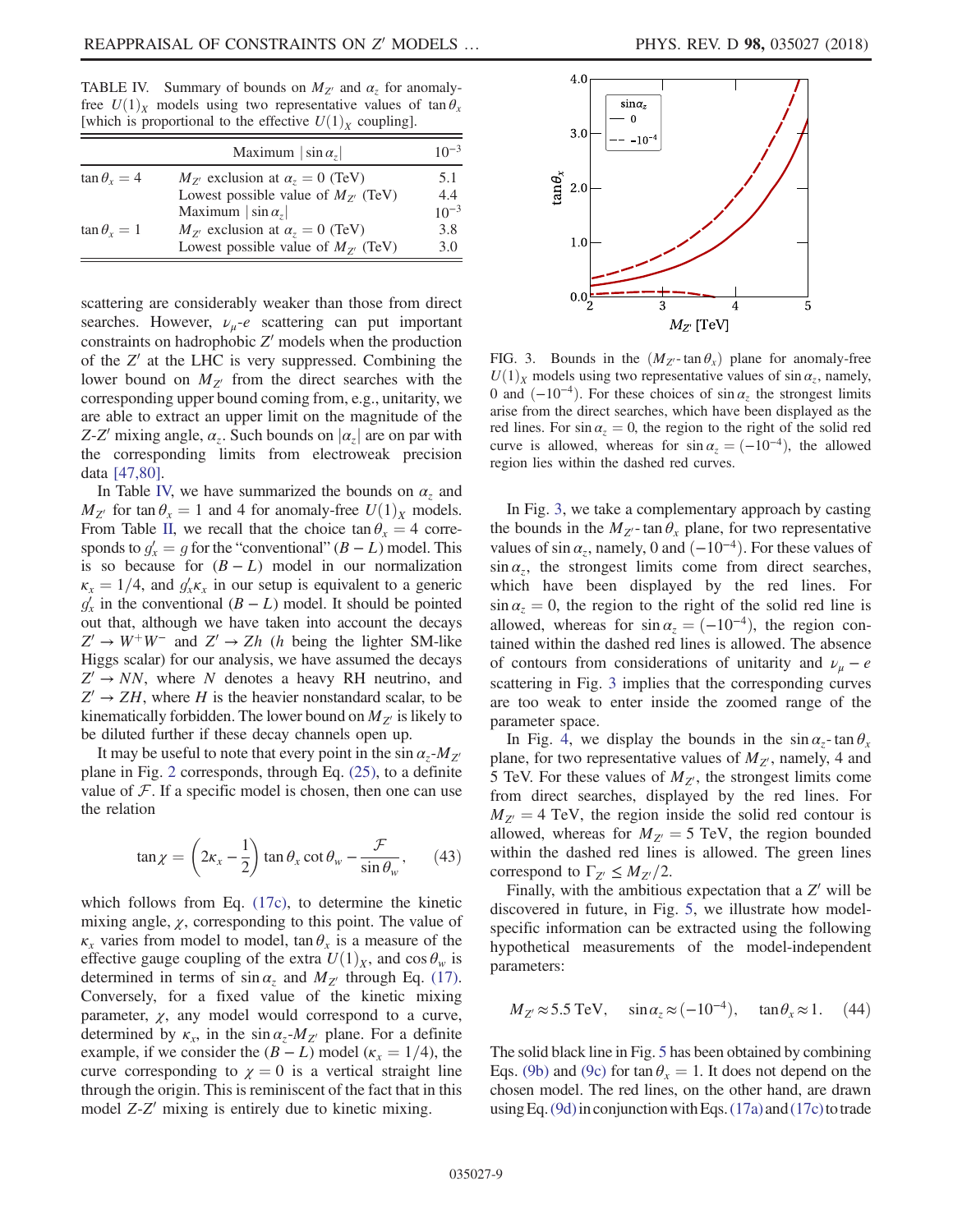<span id="page-9-0"></span>

FIG. 4. Consolidated bounds in the  $(\sin \alpha_z - \tan \theta_x)$  plane for anomaly-free  $U(1)_X$  models using two representative values of  $M_{Z'}$ , namely, 4 and 5 TeV. For these values of  $M_{Z'}$ , the strongest limits come from direct searches, displayed by the red lines. For  $M_{Z'} = 4$  TeV, the region inside the solid red contour is allowed, whereas for  $M_{Z'} = 5$  TeV, the region bounded within the dashed red lines is allowed. The green lines refer to  $\Gamma_{Z'} \leq M_{Z'}/2$  for which the limits are rather weak for the chosen values of  $M_{Z}$ <sup> $\prime$ </sup> (the region inside the dashed lines is allowed for  $M_{Z'} = 5$  TeV, while for  $M_{Z'} = 4$  TeV, only one side of the contour, the solid line, is visible).

 $\theta_w$  and  $x'_\Phi$  in favor of  $M_{Z'}$ ,  $\alpha_z$ , and tan  $\theta_x$ . Since the red lines require the input of  $x_{\Phi}$ , which, in turn, depends on  $\kappa_x$ , the lines are different for different models. The intersection of the black line with a particular red line gives the solutions for the kinetic mixing parameter,  $\chi$ , and the  $U(1)_X$  coupling,  $g_x$ , for that particular model. Such a solution might provide intuition as to whether a specific  $U(1)_X$  model fits into a more

<span id="page-9-1"></span>

FIG. 5. Example plot illustrating the inter-relationship between kinetic mixing  $(\sin \chi)$  and the original  $U(1)_X$  coupling  $(g_x)$  assuming hypothetical measurements:  $M_{Z'} \approx 5.5$  TeV,  $M_{Z'} \approx 5.5$  TeV,  $\sin \alpha_z \approx (-10^{-4})$ , and  $\tan \theta_x \approx 1$ . The solid black curve is the contour corresponding to Eq. [\(9c\)](#page-2-0). Each red line corresponds to a particular model, drawn in conformity with Eqs. [\(9d\)](#page-2-1) and [\(17c\).](#page-3-5) The intersection of the black curve with a particular red line gives the solutions for the kinetic mixing and  $g_x$  for a given model.

elaborate scheme, such as grand unification, at higher energies.

# VII. CONCLUSIONS

Ourintention in this paper has been to put constraints onthe parameter space of the minimal extension of the SM with an additional gauged  $U(1)$  giving a massive neutral Z' gauge boson. We did revisit the formalism first to set up the notations. We have advocated a parametrization in which, in the presence of kinetic mixing, the constraints on different anomaly-free  $U(1)_X$  models can be expressed in a modelindependent unified framework. Importantly, we have not a priori assumed, unlike most of the previous works, that the  $Z-Z'$  mixing angle is small or the  $Z'$  mass is way above the Z mass. For the sake of illustration, we explicitly examine a few popular scenarios of  $U(1)$  extension, e.g., the  $(B - L)$  model, an  $U(1)$  arising from left-right symmetry, etc. It turns out that there are three important quantities to be determined that cover the extended parameter space and absorb all model dependence for a nonanomalous  $U(1)$  extension. These quantities are the mass of the  $Z'$ , the effective gauge coupling strength  $(g'_x)$  of the extra  $U(1)$ , and the Z-Z' mixing angle  $(g)$ . To constrain this space, we have primarily employed  $(\alpha_z)$ . To constrain this space, we have primarily employed three types of information, namely, the LHC (ATLAS) 13 TeV Drell-Yan data with 36 fb<sup>−</sup><sup>1</sup> luminosity, the results from low-energy  $\nu_{\mu} - e$  scattering, and consistency with swave unitarity in the  $W_L^+ W_L^- \to W_L^+ W_L^-$  channel. The LHC data turn out to be most constraining. We also observe that constraints on the Z' decay width,  $\Gamma_{Z}$ ', translate to constraints in the parameter space which are similar in nature to those obtained from s-wave unitarity. We want to underscore that, although we employ the anomaly-free (per generation) models to exemplify our formalism, the analysis can in general be used to constrain other extensions of the SM with an additional  $Z'$ . The interplay between the different bounds can be used to constrain models with or without couplings to fermions, and with or without  $Z-Z'$  mixing. Also, models with  $a Z<sup>′</sup>$  that couples only to leptons, or even preferentially to the third generation, can be constrained using our study. The new things that emerge from our analysis are the following:

(i) Our parametrization shows that increasingly precise experimental data would squeeze the allowed region in the three-dimensional space of  $M_{Z'}$ ,  $\alpha_z$ , and  $\theta_x$ . The description is completely model independent as long as the fermion content ensures an anomaly-free setup. Model dependence is encoded in  $\kappa_{x}$ , which is different for different models, as listed in Table [II](#page-4-1). Of the other parameters, the strength of kinetic mixing,  $\chi$ , should in principle be a derived quantity in a fundamental theory given the charges of a possible set of heavy particles (couplings both to  $B_u$  and  $X_u$ ), integrated out to generate the mixing. Nevertheless, in our approach, which is agnostic toward models of UV completion,  $\chi$  is treated as an effective parameter. Given a model (i.e., a value of  $\kappa_x$ ), one can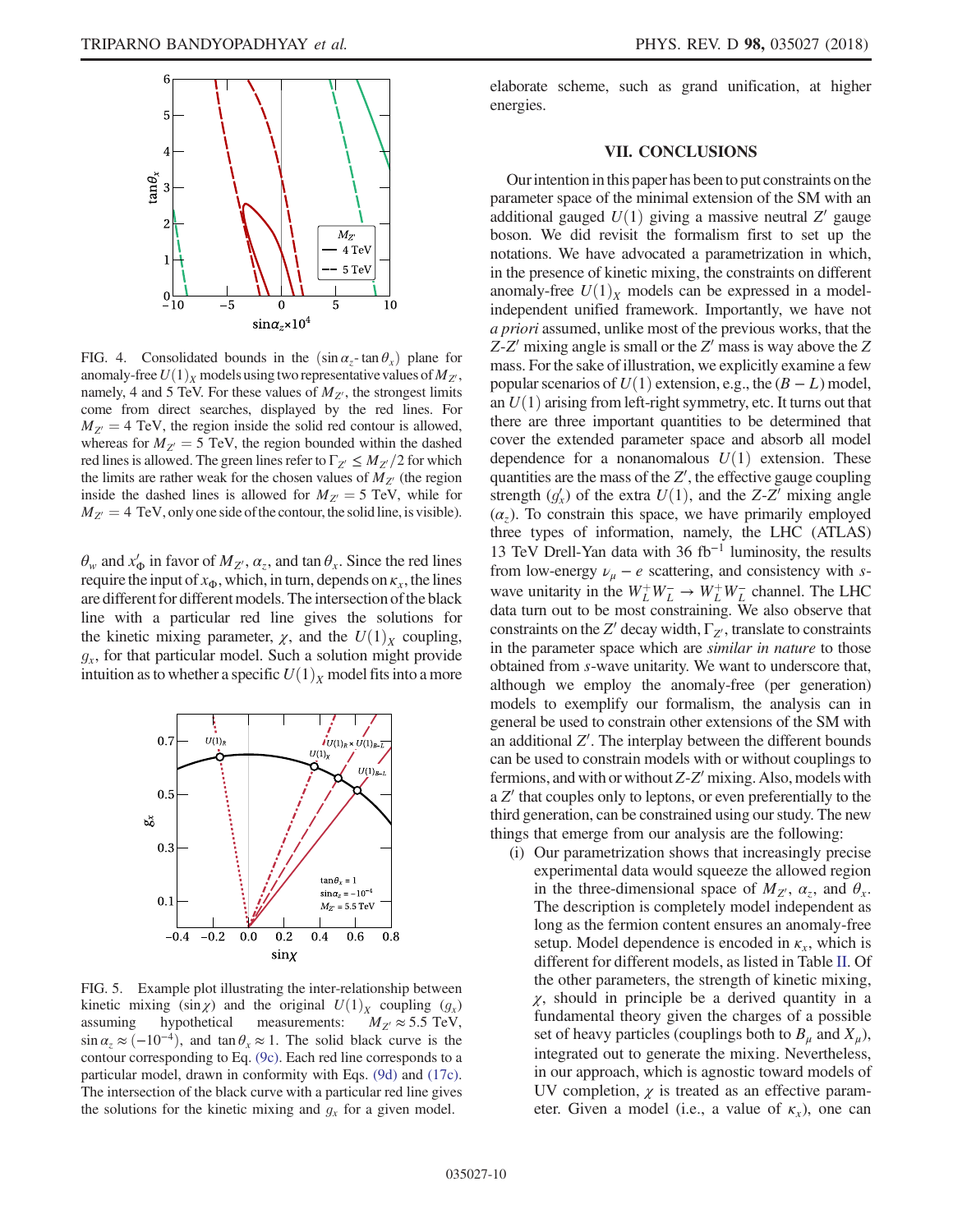calculate a range in  $\chi$  using Eq. [\(43\)](#page-8-2), which would fit values (or limits) of  $M_{Z'}$ ,  $\alpha_z$ , and  $\theta_x$  extracted directly from experimental data.

- (ii) We have updated the model-independent constraints in the  $C_u^{\ell}$ - $C_d^{\ell}$  ( $\ell \equiv e, \mu$ ) plane, using the latest 13 TeV  $(36 fb<sup>-1</sup>)$  ATLAS data. We obtain an improvement of 1 order of magnitude over the previous constraints in the same plane obtained from the publicly available 7–8 TeV CMS results [\[64\]](#page-12-12) (see also Ref. [\[37\]](#page-11-13)) and several orders of magnitude over those from Tevatron results[\[34\].](#page-11-12)While constraints were speculated before actual LHC data arrived [\[10,35,36\],](#page-11-10) our analysis provides the most updated ones in the  $C_u^{\ell}$ - $C_d^{\ell}$  plane using the latest publicly available LHC (ATLAS) data. Translating experimental data to constraints in the above plane as a function of  $(M_{Z'}, C_u^{\ell}, C_d^{\ell})$ , rather<br>than directly to limits on  $M_{\tau}/d^2$  is quite useful as it than directly to limits on  $M_{Z'}/g_x^2$ , is quite useful as it provides a model-independent platform from where limits on any type of specific customized models can be easily extracted. ATLAS has also provided bounds for Drell-Yan  $\tau^+\tau^-$  production through a Z'. We use this data set to set similar constraints in the  $C_u^{\tau} - C_d^{\tau}$ plane. Though less restrictive, these latter bounds are useful for nonuniversal  $Z'$  models that have a different coupling to the third-generation fermions.
- (iii) The s-wave unitarity constraints in the  $(M_{Z} \sin \alpha_z)$ plane, placed for the first time in this paper, turn out to provide complementary limits when the LHC direct search and the low-energy  $\nu_u$ -e scattering constraints are superposed in the same plane. It is important to observe that the unitarity constraints are insensitive to the extra  $U(1)$  coupling strength,  $g'_x$ , and in conjunction with the LHC direct search and in conjunction with the LHC direct search limits, they restrict the  $Z-Z'$  mixing to be small (which we have not a priori assumed). However, when we require  $\Gamma_{Z'} \leq 0.5 M_{Z'}$ , the constraints turn out to be much stronger than the ones obtained from  $\nu_{\mu}$ -e scattering data or from satisfying s-wave unitarity. The constraints on the mixing angle  $(\alpha_z)$ we obtain are, in fact, of the same order as obtained from electroweak precision tests [\[47,80\]](#page-12-1).
- (iv) When the  $Z<sup>'</sup>$  couples to fermions with the same strength as that of the SM  $SU(2)_L$  gauge boson [for the  $(B - L)$  model, this corresponds to tan  $\theta_x = 4$ ), we obtain  $M_{Z'} > 4.4$  TeV and  $|\alpha_z| < 0.001$  at 95% C.L.

We urge our experimental colleagues to take notice of our assertion that a model-independent analysis, as depicted especially by the direct detection contour in Fig. [2,](#page-7-2) can be carried out with just three independent parameters, as discussed in detail.

### ACKNOWLEDGMENTS

T. B. acknowledges a Senior Research Fellowship from UGC, India. G. B. and A. R. acknowledge support of the J. C. Bose National Fellowship from the Department of Science and Technology, Government of India (SERB Grants No. SB/S2/JCB-062/2016 and No. SR/S2/JCB-14/2009, respectively). A. R. also acknowledges support from the SERB Grant No. EMR/2015/001989.

Note added—Recently, the 13 TeV Drell-Yan data from the CMS Collaboration became available [\[81\].](#page-12-21) Our result in the  $C^{\varepsilon,\mu}_{\mu}$ - $C^{\varepsilon,\mu}_{d}$  plane, which uses the 13 TeVATLAS Drell-Yan data, is very similar to that obtained by the CMS Collaboration. Analysis using the 13 TeV ATLAS Drell-Yan data has also been performed very recently in Refs. [\[82,83\].](#page-13-0)

#### APPENDIX: DETAILED EXPRESSIONS FOR  $w_q$

The next-to-leading-order expressions for the functions,  $w_q$ , which appear in Eq. [\(28\)](#page-5-3), are given by

$$
w_q(s, M_{Z'}^2) = \int_0^1 dx \int_0^1 dy \int_0^1 dz \delta\left(\frac{M_{Z'}^2}{s} - xyz\right)
$$
  
 
$$
\times \{F_{qq}(x, y, M_{Z'}^2) \Delta_{qq}(z, M_{Z'}^2) + F_{gq}(x, y, M_{Z'}^2) \Delta_{gq}(z, M_{Z'}^2)\},
$$
 (A1)

For  $pp$  colliders such as the LHC, we have [\[34\]](#page-11-12)

$$
F_{qq}(x, y, M_{Z'}^2) = f_{q \leftarrow P}(x, M_{Z'}^2) f_{\bar{q} \leftarrow P}(y, M_{Z'}^2) + (x \leftrightarrow y),
$$
\n(A2a)

$$
F_{gq}(x, y, M_{Z'}^2) = f_{g \leftarrow P}(x, M_{Z'}^2) [f_{q \leftarrow P}(y, M_{Z'}^2) + f_{\bar{q} \leftarrow P}(y, M_{Z'}^2)] + (x \leftrightarrow y),
$$
 (A2b)

where  $f_{q \leftarrow P}(x, M_{Z'}^2)$  represents the PDF for the parton q at a factorization scale  $M_{\odot}$ . The scaling functions  $\Delta$  and a factorization scale,  $M_{Z'}$ . The scaling functions,  $\Delta_{qq}$  and  $\Delta_{qq}$ , are given by [\[84\]](#page-13-1)

$$
\Delta_{qq}(z, M_{Z'}^2) = \delta(1-z) + \frac{\alpha_s(M_{Z'}^2)}{\pi} C_F \left[ \left( \frac{\pi^2}{3} - 4 \right) \delta(1-z) - \frac{1+z^2}{1-z} \ln(z) - 2(1+z) \ln(1-z) + 4(1+z^2) \left( \frac{\ln(1-z)}{1-z} \right)_+ \right],
$$
\n(A3a)

$$
\Delta_{gq}(z, M_{Z'}^2) = \frac{\alpha_s(M_{Z'}^2)}{2\pi} T_F \left[ (1 - 2z + 2z^2) \ln \frac{(1 - z)^2}{z} + \frac{1}{2} + 3z - \frac{7}{2}z^2 \right],
$$
\n(A3b)

where  $C_F = 4/3$  and  $T_F = 1/2$  are the quark and gluon color factors, respectively. The plus prescription is defined as follows:

$$
\int_0^1 dx f(x)g(x)_+ = \int_0^1 dx [f(x) - f(1)]g(x). \tag{A4}
$$

We obtained our numerical results using these equations.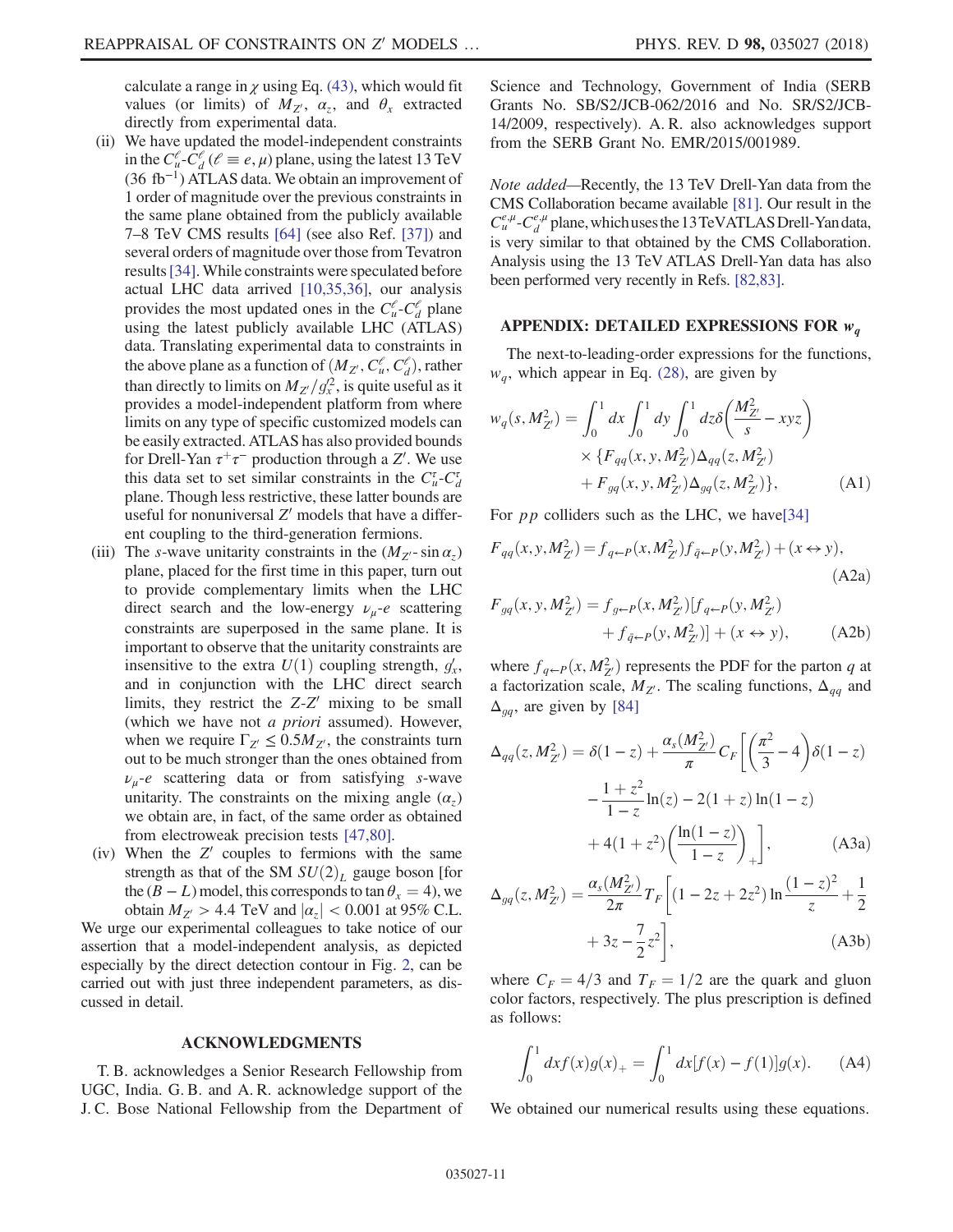- <span id="page-11-0"></span>[1] J.C. Pati and A. Salam, Is Baryon Number Conserved?, [Phys. Rev. Lett.](https://doi.org/10.1103/PhysRevLett.31.661) 31, 661 (1973).
- [2] J. C. Pati and A. Salam, Lepton number as the fourth color, [Phys. Rev. D](https://doi.org/10.1103/PhysRevD.10.275) 10, 275 (1974); Erratum 11[, 703\(E\) \(1975\)](https://doi.org/10.1103/PhysRevD.11.703.2).
- [3] R. N. Mohapatra and J. C. Pati, Natural left-right symmetry, Phys. Rev. D 11[, 2558 \(1975\).](https://doi.org/10.1103/PhysRevD.11.2558)
- [4] G. Senjanovic and R. N. Mohapatra, Exact left-right symmetry and spontaneous violation of parity, [Phys. Rev. D](https://doi.org/10.1103/PhysRevD.12.1502) 12, [1502 \(1975\)](https://doi.org/10.1103/PhysRevD.12.1502).
- [5] H. Georgi, The state of the art gauge theories, [AIP Conf.](https://doi.org/10.1063/1.2947450) Proc. 23[, 575 \(1975\).](https://doi.org/10.1063/1.2947450)
- [6] H. Fritzsch and P. Minkowski, Unified interactions of leptons and hadrons, [Ann. Phys. \(N.Y.\)](https://doi.org/10.1016/0003-4916(75)90211-0) 93, 193 (1975).
- [7] F. Gursey, P. Ramond, and P. Sikivie, A universal gauge theory model based on E6, [Phys. Lett.](https://doi.org/10.1016/0370-2693(76)90417-2) 60B, 177 [\(1976\).](https://doi.org/10.1016/0370-2693(76)90417-2)
- [8] D. London and J. L. Rosner, Extra gauge bosons in E(6), Phys. Rev. D 34[, 1530 \(1986\).](https://doi.org/10.1103/PhysRevD.34.1530)
- [9] P. Langacker, Grand unified theories and proton decay, Phys. Rep. 72[, 185 \(1981\).](https://doi.org/10.1016/0370-1573(81)90059-4)
- <span id="page-11-10"></span>[10] T. G. Rizzo,  $Z'$  phenomenology and the LHC, in *Proceed*ings of Theoretical Advanced Study Institute in Elementary Particle Physics: Exploring New Frontiers Using Colliders and Neutrinos (TASI 2006) (World Scientific, Singapore, 2008), p. 537.
- [11] J.L. Hewett and T.G. Rizzo, Low-energy phenomenology of superstring inspired E(6) models, [Phys. Rep.](https://doi.org/10.1016/0370-1573(89)90071-9) 183, 193 [\(1989\).](https://doi.org/10.1016/0370-1573(89)90071-9)
- [12] M. Cvetic and P. Langacker, Implications of Abelian extended gauge structures from string models, [Phys. Rev.](https://doi.org/10.1103/PhysRevD.54.3570) D **54**[, 3570 \(1996\).](https://doi.org/10.1103/PhysRevD.54.3570)
- [13] A. Leike, The phenomenology of extra neutral gauge bosons, Phys. Rep. 317[, 143 \(1999\).](https://doi.org/10.1016/S0370-1573(98)00133-1)
- [14] P. Langacker, The physics of heavy  $Z'$  gauge bosons, [Rev.](https://doi.org/10.1103/RevModPhys.81.1199) Mod. Phys. 81[, 1199 \(2009\)](https://doi.org/10.1103/RevModPhys.81.1199).
- <span id="page-11-1"></span>[15] N. Arkani-Hamed, A. G. Cohen, and H. Georgi, Electroweak symmetry breaking from dimensional deconstruction, [Phys. Lett. B](https://doi.org/10.1016/S0370-2693(01)00741-9) 513, 232 (2001).
- [16] M. Perelstein, Little Higgs models and their phenomenology, [Prog. Part. Nucl. Phys.](https://doi.org/10.1016/j.ppnp.2006.04.001) 58, 247 (2007).
- <span id="page-11-2"></span>[17] Y. Shadmi and Y. Shirman, Dynamical supersymmetry breaking, [Rev. Mod. Phys.](https://doi.org/10.1103/RevModPhys.72.25) 72, 25 (2000).
- <span id="page-11-3"></span>[18] I. Antoniadis, A possible new dimension at a few TeV, [Phys.](https://doi.org/10.1016/0370-2693(90)90617-F) Lett. B 246[, 377 \(1990\).](https://doi.org/10.1016/0370-2693(90)90617-F)
- [19] T. Appelquist, H.-C. Cheng, and B. A. Dobrescu, Bounds on universal extra dimensions, [Phys. Rev. D](https://doi.org/10.1103/PhysRevD.64.035002) 64, 035002 [\(2001\).](https://doi.org/10.1103/PhysRevD.64.035002)
- [20] K. Agashe, A. Delgado, M. J. May, and R. Sundrum, RS1, custodial isospin and precision tests, [J. High Energy Phys.](https://doi.org/10.1088/1126-6708/2003/08/050) [08 \(2003\) 050.](https://doi.org/10.1088/1126-6708/2003/08/050)
- <span id="page-11-4"></span>[21] S. Iso, N. Okada, and Y. Orikasa, The minimal B-L model naturally realized at TeV scale, [Phys. Rev. D](https://doi.org/10.1103/PhysRevD.80.115007) 80, 115007 [\(2009\).](https://doi.org/10.1103/PhysRevD.80.115007)
- <span id="page-11-5"></span>[22] S. Oda, N. Okada, D. Raut, and D.-s. Takahashi, Non-minimal quartic inflation in classically conformal  $U(1)_Y$  extended standard model, [Phys. Rev. D](https://doi.org/10.1103/PhysRevD.97.055001) 97, [055001 \(2018\).](https://doi.org/10.1103/PhysRevD.97.055001)
- <span id="page-11-6"></span>[23] A. Achucarro and T. Vachaspati, Semilocal and electroweak strings, Phys. Rep. 327[, 347 \(2000\)](https://doi.org/10.1016/S0370-1573(99)00103-9).
- <span id="page-11-7"></span>[24] E. Dudas, Y. Mambrini, S. Pokorski, and A. Romagnoni, (In)visible Z-prime and dark matter, [J. High Energy Phys.](https://doi.org/10.1088/1126-6708/2009/08/014) [08 \(2009\) 014.](https://doi.org/10.1088/1126-6708/2009/08/014)
- [25] E. Dudas, Y. Mambrini, S. Pokorski, and A. Romagnoni, Extra U(1) as natural source of a monochromatic gamma ray line, [J. High Energy Phys. 10 \(2012\) 123.](https://doi.org/10.1007/JHEP10(2012)123)
- [26] R. Foot and S. Vagnozzi, Dissipative hidden sector dark matter, Phys. Rev. D **91**[, 023512 \(2015\).](https://doi.org/10.1103/PhysRevD.91.023512)
- [27] R. Foot and S. Vagnozzi, Diurnal modulation signal from dissipative hidden sector dark matter, [Phys. Lett. B](https://doi.org/10.1016/j.physletb.2015.06.063) 748, 61 [\(2015\).](https://doi.org/10.1016/j.physletb.2015.06.063)
- [28] N. Okada and S. Okada, Z'-portal right-handed neutrino dark matter in the minimal  $U(1)_X$  extended standard model, Phys. Rev. D 95[, 035025 \(2017\)](https://doi.org/10.1103/PhysRevD.95.035025).
- [29] N. Okada, S. Okada, and D. Raut,  $SU(5) \times U(1)_X$  grand unification with minimal seesaw and  $Z'$ -portal dark matter, [Phys. Lett. B](https://doi.org/10.1016/j.physletb.2018.03.031) 780, 422 (2018).
- [30] S. Okada, Z' portal dark matter in the minimal  $B L$  model, [Adv. Ser. Dir. High Energy Phys.,](https://doi.org/10.1155/2018/5340935) 2018, 5340935 (2018).
- <span id="page-11-8"></span>[31] B. Kors and P. Nath, A Stueckelberg extension of the standard model, [Phys. Lett. B](https://doi.org/10.1016/j.physletb.2004.02.051) 586, 366 (2004).
- <span id="page-11-9"></span>[32] A. Berlin, D. Hooper, and S. D. McDermott, Simplified dark matter models for the Galactic Center gamma-ray excess, Phys. Rev. D 89[, 115022 \(2014\)](https://doi.org/10.1103/PhysRevD.89.115022).
- [33] J. M. Cline, G. Dupuis, Z. Liu, and W. Xue, The windows for kinetically mixed Z'-mediated dark matter and the galactic center gamma ray excess, [J. High Energy Phys.](https://doi.org/10.1007/JHEP08(2014)131) [08 \(2014\) 131.](https://doi.org/10.1007/JHEP08(2014)131)
- <span id="page-11-12"></span>[34] M. Carena, A. Daleo, B. A. Dobrescu, and T. M. P. Tait, Z' gauge bosons at the Tevatron, Phys. Rev. D 70[, 093009 \(2004\).](https://doi.org/10.1103/PhysRevD.70.093009)
- [35] F. Petriello and S. Quackenbush, Measuring  $Z'$  couplings at the CERN LHC, Phys. Rev. D 77[, 115004 \(2008\)](https://doi.org/10.1103/PhysRevD.77.115004).
- [36] E. Salvioni, G. Villadoro, and F. Zwirner, Minimal Z-prime models: Present bounds and early LHC reach, [J. High](https://doi.org/10.1088/1126-6708/2009/11/068) [Energy Phys. 11 \(2009\) 068.](https://doi.org/10.1088/1126-6708/2009/11/068)
- <span id="page-11-13"></span>[37] E. Accomando, A. Belyaev, L. Fedeli, S. F. King, and C. Shepherd-Themistocleous, Z' physics with early LHC data, Phys. Rev. D 83[, 075012 \(2011\)](https://doi.org/10.1103/PhysRevD.83.075012).
- [38] M. R. Buckley, D. Hooper, J. Kopp, and E. Neil, Light Z' bosons at the Tevatron, Phys. Rev. D 83[, 115013 \(2011\).](https://doi.org/10.1103/PhysRevD.83.115013)
- [39] E. Accomando, C. Coriano, L. Delle Rose, J. Fiaschi, C. Marzo, and S. Moretti, Z', Higgses and heavy neutrinos in  $U(1)$ <sup>'</sup> models: From the LHC to the GUT scale, [J. High](https://doi.org/10.1007/JHEP07(2016)086) [Energy Phys. 07 \(2016\) 086.](https://doi.org/10.1007/JHEP07(2016)086)
- <span id="page-11-11"></span>[40] N. Okada and S. Okada,  $Z'_{BL}$  portal dark matter and LHC Run-2 results, Phys. Rev. D 93[, 075003 \(2016\).](https://doi.org/10.1103/PhysRevD.93.075003)
- [41] A. De Simone, G. F. Giudice, and A. Strumia, Benchmarks for dark matter searches at the LHC, [J. High Energy Phys.](https://doi.org/10.1007/JHEP06(2014)081) [06 \(2014\) 081.](https://doi.org/10.1007/JHEP06(2014)081)
- [42] O. Buchmueller, M. J. Dolan, S. A. Malik, and C. McCabe, Characterising dark matter searches at colliders and direct detection experiments: Vector mediators, [J. High Energy](https://doi.org/10.1007/JHEP01(2015)037) [Phys. 01 \(2015\) 037.](https://doi.org/10.1007/JHEP01(2015)037)
- [43] O. Ducu, L. Heurtier, and J. Maurer, LHC signatures of a Z' mediator between dark matter and the SU(3) sector, [J. High](https://doi.org/10.1007/JHEP03(2016)006) [Energy Phys. 03 \(2016\) 006.](https://doi.org/10.1007/JHEP03(2016)006)
- [44] M. Klasen, F. Lyonnet, and F. S. Queiroz,  $NLO + NLL$ collider bounds, Dirac fermion and scalar dark matter in the BL model, [Eur. Phys. J. C](https://doi.org/10.1140/epjc/s10052-017-4904-8) 77, 348 (2017).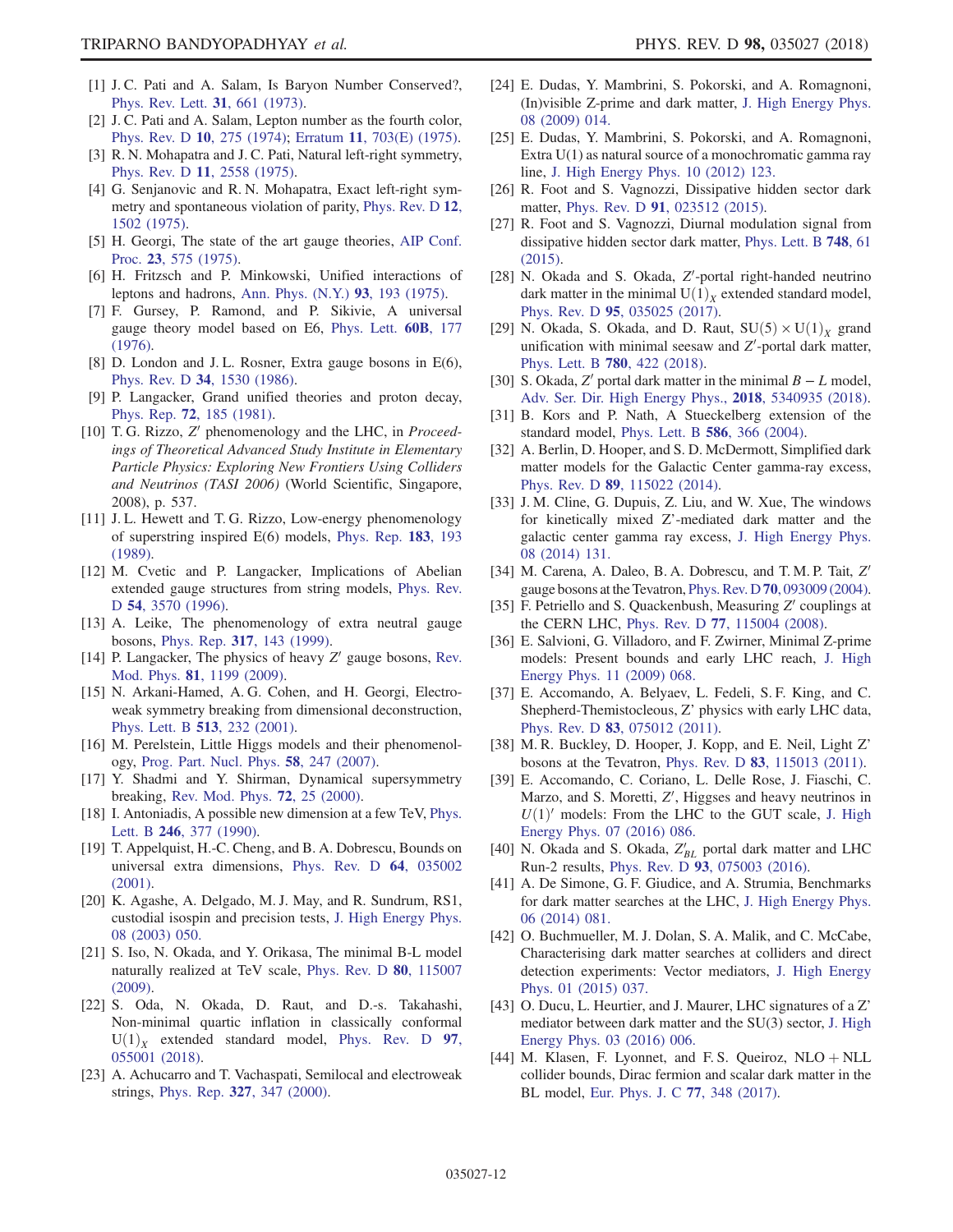- <span id="page-12-0"></span>[45] R. Gauld, F. Goertz, and U. Haisch, On minimal  $Z'$ explanations of the  $B \to K^* \mu^+ \mu^-$  anomaly, [Phys. Rev. D](https://doi.org/10.1103/PhysRevD.89.015005) 89[, 015005 \(2014\).](https://doi.org/10.1103/PhysRevD.89.015005)
- [46] A. J. Buras and J. Girrbach, Left-handed  $Z'$  and  $Z$  FCNC quark couplings facing new  $b \rightarrow s\mu^+\mu^-$  data, [J. High](https://doi.org/10.1007/JHEP12(2013)009) [Energy Phys. 12 \(2013\) 009.](https://doi.org/10.1007/JHEP12(2013)009)
- <span id="page-12-1"></span>[47] J. Erler, P. Langacker, S. Munir, and E. Rojas, Improved constraints on Z-prime bosons from electroweak precision data, [J. High Energy Phys. 08 \(2009\) 017.](https://doi.org/10.1088/1126-6708/2009/08/017)
- [48] G. Bhattacharyya, A. Datta, S.N. Ganguli, and A. Raychaudhuri, Z—Z-prime mixing in extended gauge models from LEP 1990 data, [Mod. Phys. Lett. A](https://doi.org/10.1142/S0217732391003006) 06, [2557 \(1991\)](https://doi.org/10.1142/S0217732391003006).
- [49] G. Bhattacharyya, A. Raychaudhuri, A. Datta, and S.N. Ganguli, Z Decay Confronts Nonstandard Scenarios, [Phys.](https://doi.org/10.1103/PhysRevLett.64.2870) Rev. Lett. 64[, 2870 \(1990\)](https://doi.org/10.1103/PhysRevLett.64.2870).
- <span id="page-12-2"></span>[50] R. H. Benavides, L. Muoz, W. A. Ponce, O. Rodrguez, and E. Rojas, Electroweak couplings and LHC constraints on alternative Z' models in  $E_6$ , [arXiv:1801.10595.](http://arXiv.org/abs/1801.10595)
- <span id="page-12-3"></span>[51] A. Ekstedt, R. Enberg, G. Ingelman, J. Lfgren, and T. Mandal, Constraining minimal anomaly free U(1) extensions of the Standard Model, [J. High Energy Phys.](https://doi.org/10.1007/JHEP11(2016)071) [11 \(2016\) 071.](https://doi.org/10.1007/JHEP11(2016)071)
- <span id="page-12-4"></span>[52] M. Aaboud et al. (ATLAS Collaboration), Search for new high-mass phenomena in the dilepton final state using 36 fb<sup>-1</sup> of proton-proton collision data at  $\sqrt{s} = 13 \text{ TeV}$ <br>with the ATI AS detector I High Energy Phys 10.(2017) with the ATLAS detector, [J. High Energy Phys. 10 \(2017\)](https://doi.org/10.1007/JHEP10(2017)182) [182.](https://doi.org/10.1007/JHEP10(2017)182)
- [53] M. Aaboud et al. (ATLAS Collaboration), Search for additional heavy neutral Higgs and gauge bosons in the ditau final state produced in 36 fb<sup>-1</sup> of pp collisions at  $\sqrt{s}$  = 13 TeV with the ATLAS detector, [J. High Energy](https://doi.org/10.1007/JHEP01(2018)055)<br>Phys. 01.(2018) 055 [Phys. 01 \(2018\) 055.](https://doi.org/10.1007/JHEP01(2018)055)
- <span id="page-12-5"></span>[54] B. Holdom, Two U(1)'s and epsilon charge shifts, [Phys.](https://doi.org/10.1016/0370-2693(86)91377-8) Lett. 166B[, 196 \(1986\).](https://doi.org/10.1016/0370-2693(86)91377-8)
- <span id="page-12-6"></span>[55] K. S. Babu, C. F. Kolda, and J. March-Russell, Implications of generalized Z—Z-prime mixing, [Phys. Rev. D](https://doi.org/10.1103/PhysRevD.57.6788) 57, 6788 [\(1998\).](https://doi.org/10.1103/PhysRevD.57.6788)
- [56] B. Brahmachari and A. Raychaudhuri, Perturbative gener-ation of theta<sub>13</sub> from tribimaximal neutrino mixing, [Phys.](https://doi.org/10.1103/PhysRevD.86.051302) Rev. D 86[, 051302 \(2012\)](https://doi.org/10.1103/PhysRevD.86.051302).
- <span id="page-12-9"></span>[57] K. S. Babu, C. F. Kolda, and J. March-Russell, Leptophobic U(1) s and the  $R(b)$ -R $(c)$  crisis, [Phys. Rev. D](https://doi.org/10.1103/PhysRevD.54.4635) 54, 4635 [\(1996\).](https://doi.org/10.1103/PhysRevD.54.4635)
- [58] C.-W. Chiang, T. Nomura, and K. Yagyu, Phenomenology of  $E_6$ -inspired leptophobic Z' boson at the LHC, [J. High](https://doi.org/10.1007/JHEP05(2014)106) [Energy Phys. 05 \(2014\) 106.](https://doi.org/10.1007/JHEP05(2014)106)
- [59] J. Y. Araz, G. Corcella, M. Frank, and B. Fuks, Loopholes in  $Z'$  searches at the LHC: Exploring supersymmetric and leptophobic scenarios, [J. High Energy Phys. 02](https://doi.org/10.1007/JHEP02(2018)092) [\(2018\) 092.](https://doi.org/10.1007/JHEP02(2018)092)
- <span id="page-12-10"></span>[60] D. Feldman, Z. Liu, and P. Nath, The Stueckelberg Z prime at the LHC: Discovery potential, signature spaces and model discrimination, [J. High Energy Phys. 11 \(2006\) 007.](https://doi.org/10.1088/1126-6708/2006/11/007)
- <span id="page-12-11"></span>[61] G. Paz and J. Roy, A comment on the Z' Drell-Yan cross section, Phys. Rev. D 97[, 075025 \(2018\).](https://doi.org/10.1103/PhysRevD.97.075025)
- [62] A. A. Andrianov, P. Osland, A. A. Pankov, N. V. Romanenko, and J. Sirkka, On the phenomenology of a  $Z'$  coupling only to third family fermions, [Phys. Rev. D](https://doi.org/10.1103/PhysRevD.58.075001) 58, [075001 \(1998\).](https://doi.org/10.1103/PhysRevD.58.075001)
- <span id="page-12-7"></span>[63] S. Dulat, T.-J. Hou, J. Gao, M. Guzzi, J. Huston, P. Nadolsky, J. Pumplin, C. Schmidt, D. Stump, and C. P. Yuan, New parton distribution functions from a global analysis of quantum chromodynamics, [Phys. Rev. D](https://doi.org/10.1103/PhysRevD.93.033006) 93, [033006 \(2016\).](https://doi.org/10.1103/PhysRevD.93.033006)
- <span id="page-12-12"></span>[64] V. Khachatryan et al. (CMS Collaboration), Search for physics beyond the standard model in dilepton mass spectra in proton-proton collisions at  $\sqrt{s} = 8$  TeV, [J. High Energy](https://doi.org/10.1007/JHEP04(2015)025)<br>Phys. 04.(2015) 025 [Phys. 04 \(2015\) 025.](https://doi.org/10.1007/JHEP04(2015)025)
- <span id="page-12-8"></span>[65] D. J. Muller and S. Nandi, Top flavor: A separate SU(2) for the third family, [Phys. Lett. B](https://doi.org/10.1016/0370-2693(96)00745-9) 383, 345 (1996).
- [66] K. R. Lynch, E. H. Simmons, M. Narain, and S. Mrenna, Finding  $Z'$  bosons coupled preferentially to the third family at LEP and the Tevatron, [Phys. Rev. D](https://doi.org/10.1103/PhysRevD.63.035006) 63, [035006 \(2001\).](https://doi.org/10.1103/PhysRevD.63.035006)
- [67] R. Benavides, L. A. Muoz, W. A. Ponce, O. Rodrguez, and E. Rojas, Minimal nonuniversal electroweak extensions of the standard model: A chiral multiparameter solution, [Phys.](https://doi.org/10.1103/PhysRevD.95.115018) Rev. D 95[, 115018 \(2017\)](https://doi.org/10.1103/PhysRevD.95.115018).
- <span id="page-12-13"></span>[68] F. del Aguila, M. Quiros, and F. Zwirner, On the mass and the signature of a new Z, [Nucl. Phys.](https://doi.org/10.1016/0550-3213(87)90049-6) B284, 530 [\(1987\).](https://doi.org/10.1016/0550-3213(87)90049-6)
- [69] N. G. Deshpande and J. Trampetic, Decay of  $Z'$  in  $W^+W^$ and Higgs modes, [Phys. Lett. B](https://doi.org/10.1016/0370-2693(88)90715-0) 206, 665 (1988).
- <span id="page-12-15"></span>[70] J. F. Gunion, H. E. Haber, G. L. Kane, and S. Dawson, The Higgs Hunter's Guide, Frontiers of Physics series (Westview Press, 2000).
- <span id="page-12-16"></span>[71] G. Bhattacharyya, D. Das, and P. B. Pal, Modified Higgs couplings and unitarity violation, [Phys. Rev. D](https://doi.org/10.1103/PhysRevD.87.011702) 87, 011702 [\(2013\).](https://doi.org/10.1103/PhysRevD.87.011702)
- <span id="page-12-17"></span>[72] K. S. Babu, J. Julio, and Y. Zhang, Perturbative unitarity constraints on general W' models and collider implications, Nucl. Phys. B858[, 468 \(2012\).](https://doi.org/10.1016/j.nuclphysb.2012.01.018)
- <span id="page-12-14"></span>[73] K. Cheung, C.-W. Chiang, Y.-K. Hsiao, and T.-C. Yuan, Longitudinal weak gauge bosons scattering in hidden Z-prime models, Phys. Rev. D 81[, 053001 \(2010\)](https://doi.org/10.1103/PhysRevD.81.053001).
- <span id="page-12-19"></span>[74] G. Radel and R. Beyer, Neutrino electron scattering, [Mod.](https://doi.org/10.1142/S0217732393002567) Phys. Lett. A 08[, 1067 \(1993\).](https://doi.org/10.1142/S0217732393002567)
- <span id="page-12-18"></span>[75] M. Lindner, F. S. Queiroz, W. Rodejohann, and X.-J. Xu, Neutrino-electron scattering: General constraints on Z' and dark photon models, [J. High Energy Phys. 05 \(2018\)](https://doi.org/10.1007/JHEP05(2018)098) [098.](https://doi.org/10.1007/JHEP05(2018)098)
- [76] M. Abdullah, J. B. Dent, B. Dutta, G. L. Kane, S. Liao, and L. E. Strigari, Coherent elastic neutrino nucleus scattering (CE $\nu$ NS) as a probe of Z' through kinetic and mass mixing effects, Phys. Rev. D 98[, 015005 \(2018\).](https://doi.org/10.1103/PhysRevD.98.015005)
- [77] F. J. Hasert et al., Search for elastic  $\nu_u$  electron scattering, Phys. Lett. 46B[, 121 \(1973\).](https://doi.org/10.1016/0370-2693(73)90494-2)
- [78] M. Williams, C. P. Burgess, A. Maharana, and F. Quevedo, New constraints (and motivations) for Abelian gauge bosons in the MeV-TeV mass range, [J. High Energy Phys. 08](https://doi.org/10.1007/JHEP08(2011)106) [\(2011\) 106.](https://doi.org/10.1007/JHEP08(2011)106)
- <span id="page-12-20"></span>[79] C. Patrignani et al. (Particle Data Group Collaboration), Review of particle physics, [Chin. Phys. C](https://doi.org/10.1088/1674-1137/40/10/100001) 40, 100001 [\(2016\).](https://doi.org/10.1088/1674-1137/40/10/100001)
- [80] M. Czakon, J. Gluza, F. Jegerlehner, and M. Zralek, Confronting electroweak precision measurements with new physics models, [Eur. Phys. J. C](https://doi.org/10.1007/s100520000278) 13, 275 (2000).
- <span id="page-12-21"></span>[81] A. M. Sirunyan et al. (CMS Collaboration), Search for highmass resonances in dilepton final states in proton-proton